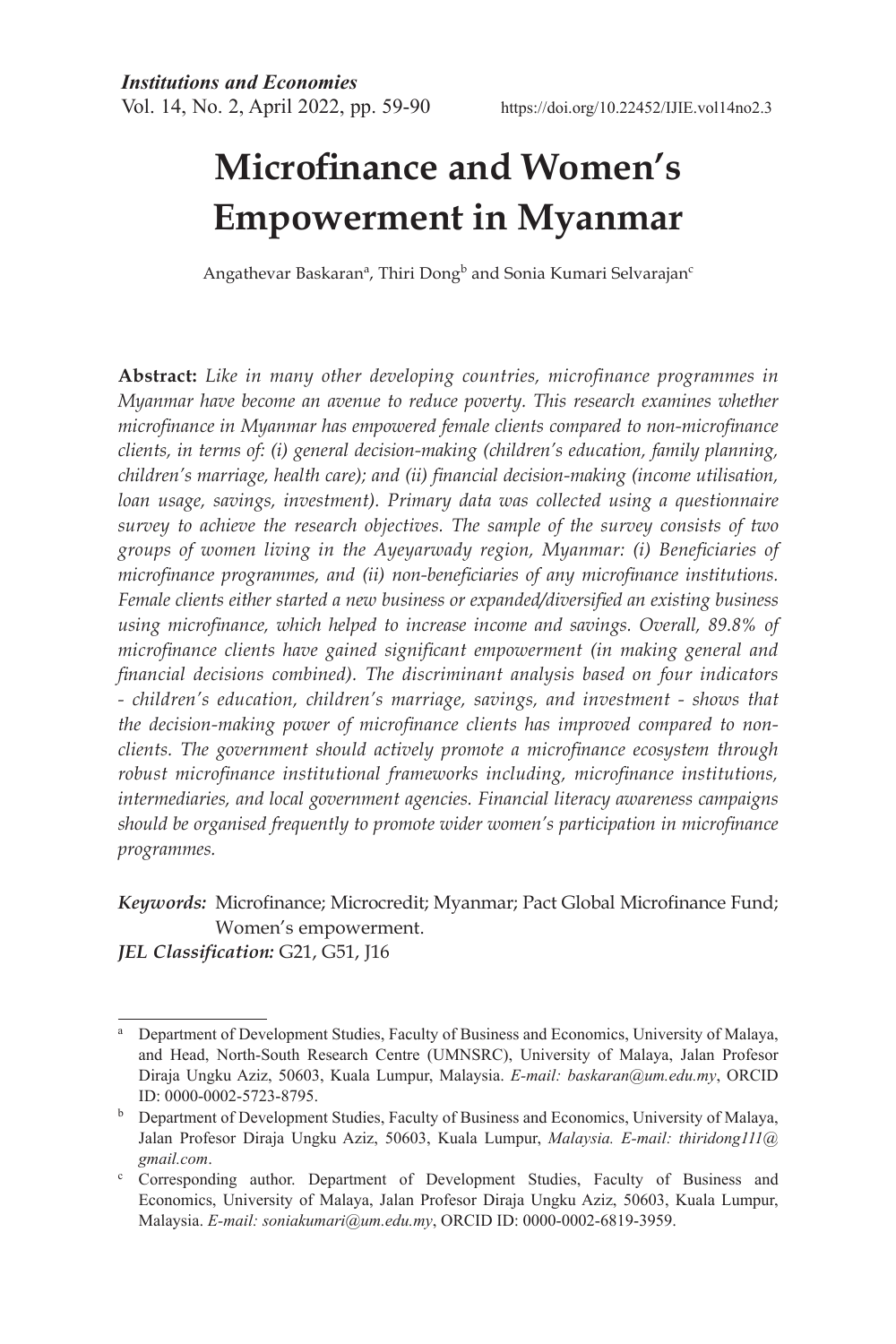## **1. Introduction**

Although the idea of microfinance can be traced back to the late 1800s, its modern manifestation is directed to the establishment of Grameen Bank in Bangladesh during the 1970s as a measure to uproot poverty. Since then, microfinance has become a global strategy to eradicate poverty, particularly among women (Hulme & Mosley, 1996). It cannot be denied that women are disproportionately represented among the poorest of the poor. Empowering women and enhancing gender equality is one of the United Nations (UN) Sustainable Development Goals (SDGs) that aims to achieve equality in health, education, employment, decision-making, and political power. The 2030 Agenda and the SDGs emphasise that gender equality and women's empowerment are fundamental to the achievement of sustainable development. "For example, if women had the same access to productive resources as men, they could increase yields on their farms by 20% to 30%, which could raise total agricultural output in developing countries by 2.5% to 4% per annum and reduce the number of hungry people in the world by 12% to 17%" (UNDP, 2018:5). Women empowered with decision-making and gender equity would have better prospects for the well-being and livelihood of their children, and future generations.

Today, the access to formal financial services for women is still limited around the world. In 2011, merely 47% of women were able to open an individual or joint bank account at formal financial institutions – in contrast to 55% of men (UN, 2015). Although significant progress has been achieved since 2011, there is persistent gender gap in access to basic accounts in the financial system, with "more than one billion women globally, the majority in developing countries, still without access to formal financial services" (AFI, 2017: 3). Against this background, our research focuses on whether microfinance enables women empowerment in Myanmar, which is one of the least developed economies in Asia.

Though limited, there are studies on the important role that microfinance plays in empowering women in Myanmar – specifically, linking women's empowerment with access to microfinance within the framework of economic independence, managing financial resources and decision-making (Ringkvist, 2013). This study aims to address that gap in the literature by investigating the following research questions: 1. What are the demographic characteristics of female microfinance clients in Myanmar? 2. How do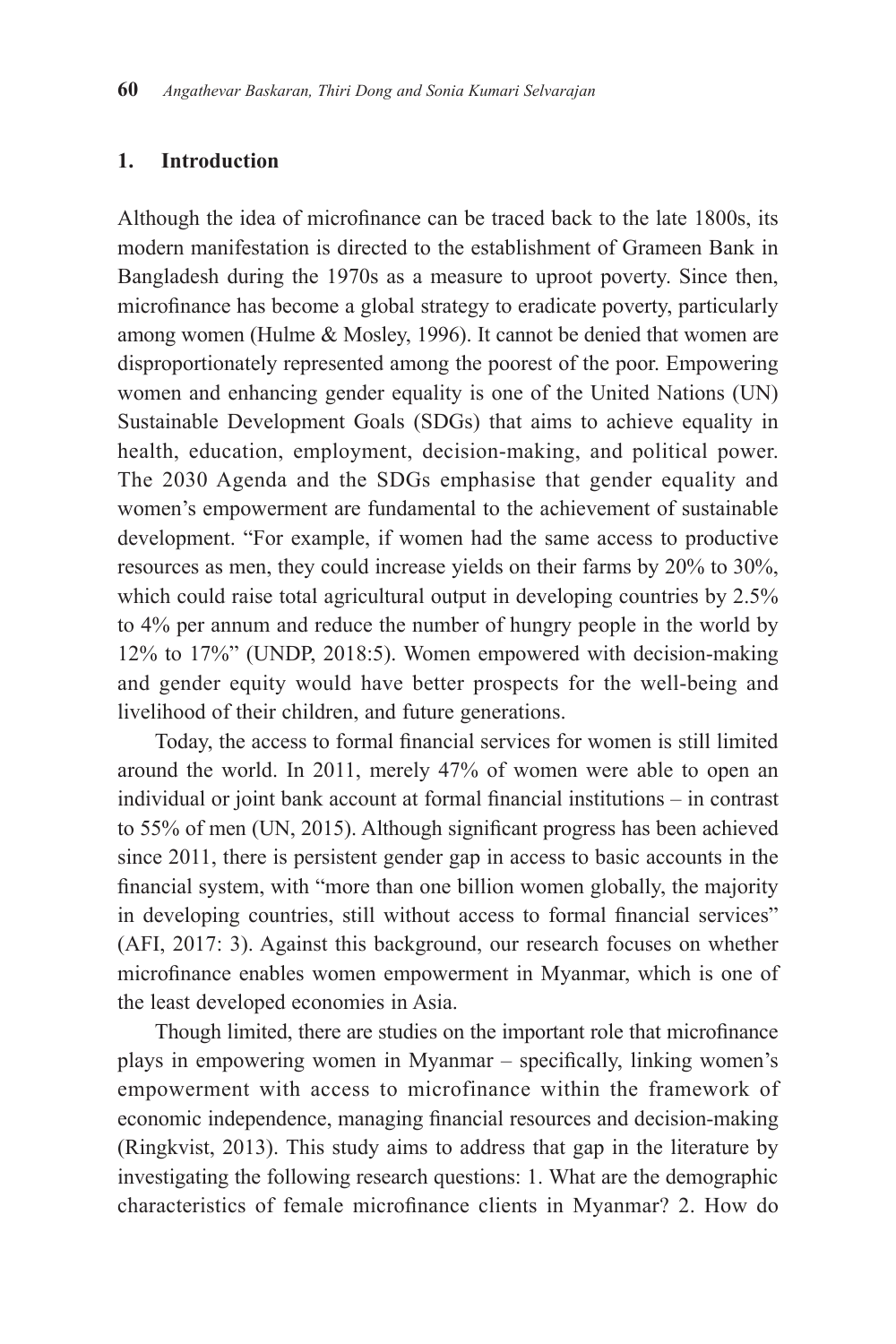female clients use microfinance loans in Myanmar? 3. Does microfinance empower female clients in terms of general decision-making and financial decision-making in the household? 4. Have the female microfinance clients gained significant empowerment (decision-making power) compared to nonmicrofinance clients?

This study makes contributions in three areas. First, it makes a significant contribution to the literature on microfinance in Myanmar, as there is still a large gap in the understanding of various aspects of microfinance – including its role in empowering women, particularly in the rural areas. Second, the empirical results of this study would provide some input for microfinance institutions (MFIs) to help develop and expand their operations across Myanmar in a more effective way, thereby producing positive results. Third, this study provides insights into the role of microfinance in women's empowerment, specifically in the Ayeyarwady region of Myanmar – which will help government policymakers to perceive a better understanding of the effects of microfinance on empowering women in the rural areas. This will provide input for government policies on MFIs, and how to improve their effectiveness in achieving the main goals of reducing poverty and empowering women in Myanmar.

## **2. The Context: Microfinance in Myanmar**

The Union of Myanmar is the largest country in terms of geographical area in mainland Southeast Asia. With a total population of 51 million (Department of Population, Ministry of Labour, Immigration and Population, 2015), Myanmar is one of the least populated countries in Asia. It is also one of the least developed countries in the region, with more than a quarter of its population living in poverty (UNDP, 2011). The poverty prevalence rate in rural areas is considerably higher than in urban areas, as the rural population mainly depends on casual and agricultural employment for income.

Like in many other developing countries, microfinance programmes in Myanmar have become one of the avenues to reduce poverty. The development of MFIs can be traced back to two phases, namely from 1995 to 2011 and after 2011. The microfinance programmes in Myanmar started in the 1990s under the initiative of United Nations Development Programme (UNDP) (Turnell, 2009), with the objective of improving the livelihoods of poor rural communities. Subsequently, it has become part of the national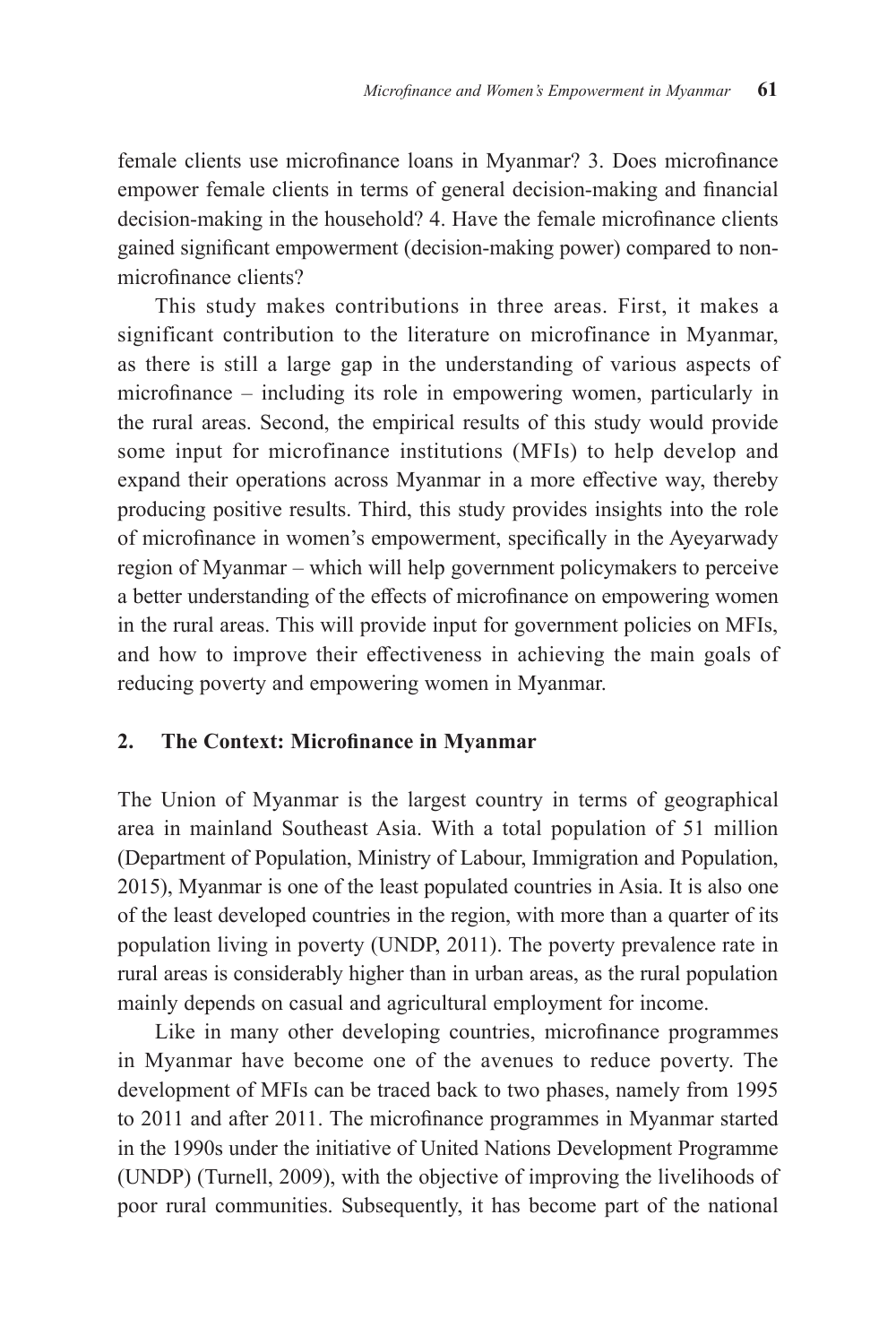initiatives to reduce the poverty rate. Since then, significant transformation is observed in Myanmar.

In November 2011, the new Myanmar microfinance law was introduced to establish and strengthen the microfinance sector. This led to a significant increase in microfinance programmes. Based on the Microfinance Information Exchange (MIX) Market database, from 2015 to 2019, the average number of borrowers increased from 85,020 to 108,977, and the number of microfinance bank branches increased from 168 to 233. Average number of loans disbursed also increased from 4,733 in 2015 to 164,745 in 2019. By 2013, more than 2.8 million clients were using microfinance services provided by over 2,000 MFIs with a total loan portfolio of MMK236 billion (Burmese Kyat) (Duflo et al., 2013).

According to Pact Global Microfinance Fund (PGMF) in Myanmar, in 2015, microfinance project provided services to about 607,000 clients with 97% of them being women. In Myanmar, women comprise 51.7% of the total population and 68.5% of them live in the rural and remote border areas (Department of Population, Ministry of Labour, Immigration and Population, 2015). They have been extensively participating in income generating activities, and the improvement of their economic and social status is vital in fighting poverty. Therefore, most MFIs in Myanmar mainly emphasise female clients due to the perception that economic empowerment of women is capable to increase household's income and consumption, which in turn will increase the well-being of their children.

Against this background, our study analyses the impact of microfinance on the empowerment of women in the Ayeyarwady Region of Myanmar, which is in the southern part of the country. It is one of the three most populous regions (with 6.1 million inhabitants) in Myanmar, along with Mandalay and Yangon. It is also one that is vulnerable to natural disasters, especially flooding. It also faces many other challenges, such as poor roads and transportation system, lack of jobs, poor access to electricity, and insufficient drinking water supply.

The people of Ayeyarwady – particularly women – still have limited access to formal financial services. Furthermore, the women in Myanmar's society are socially handicapped, as they are expected to take a back seat in decision-making – despite being hardworking in all economic spheres. In general, they are not usually active in the household decision-making and at the community levels – which is an essential measure of empowerment.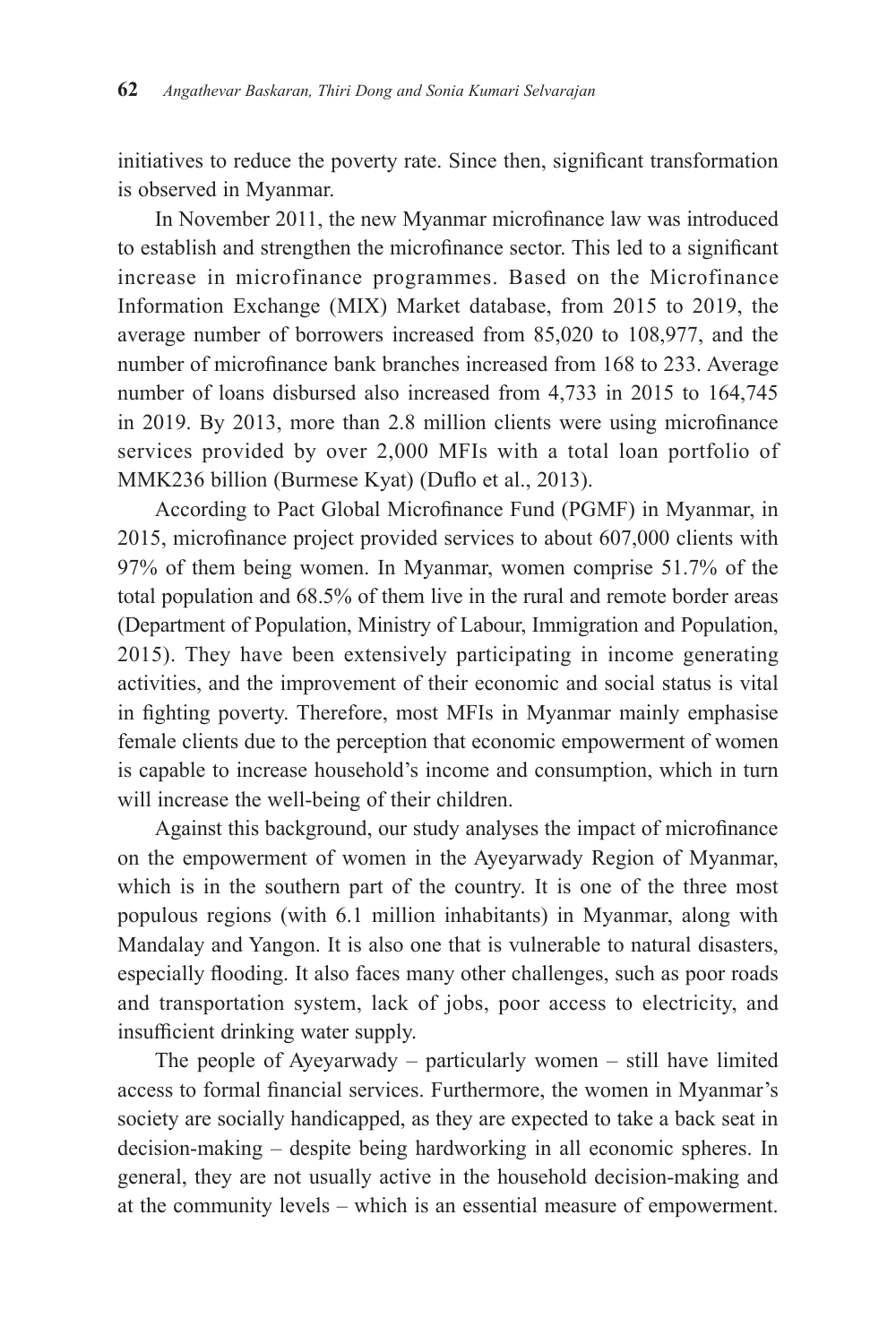Henceforth, this study focuses on the importance of microfinance in empowering women in the rural areas of Ayeyarwady region, as the national poverty incidence in the region is the highest in the nation at 19%.

## **3. Literature Review**

Microfinance is defined as the delivery of financial services, such as loans and deposits to the poor and low-income households, as well as to microenterprises (World Bank, 2019). Grameen Bank of Bangladesh describes microcredit as small funds dedicated to the very poor people to create selfemployment projects that would generate their own income, allowing them to take care of themselves and their family members (Azim et al., 2017). The criteria focuses on the size of loans and targeted population, including micro-entrepreneurs and especially those from lower income households. In general, these loans are given without any collateral (Zhou, 2020).

According to Robinson (2001) and Otero (1999), microfinance and microcredit are new terms in the field of development – having emerged for the first time in the 1970s (Otero, 1999; Robinson, 2001) The terms microcredit and microfinance are used alternatively in some literature; however, it is crucial to notice the difference in meaning of microfinance and microcredit. According to Sinha (1998), microcredit refers to small loans, whereas microfinance is appropriate where non-governmental organisations (NGOs) and MFIs supplement the loans with other financial services (savings, insurance, etc.). Thus, microcredit is just a part of microfinance, which comprises credit availability, whereas microfinance services include other financial services, such as savings, insurance, pensions, and payment services, tailored to the poor (Caseau, 2005; Lamichhane, 2020). For example, Nasrin et al. (2016) studied how microfinance influences saving behaviour among the poor in Bangladesh.

According to UN Capital Development Fund (UNCDF) (2015), microfinance plays three critical roles in development: (1) It helps very poor households to meet their basic needs and protects against risks; (2) It is associated with household welfare improvements; and (3) It assists women's empowerment by supporting women's participation in economic activities and promoting gender equity. Otero (1999) described diverse ways in which microfinance combats poverty. She explained how microfinance generates productive capital access for low-income people (along with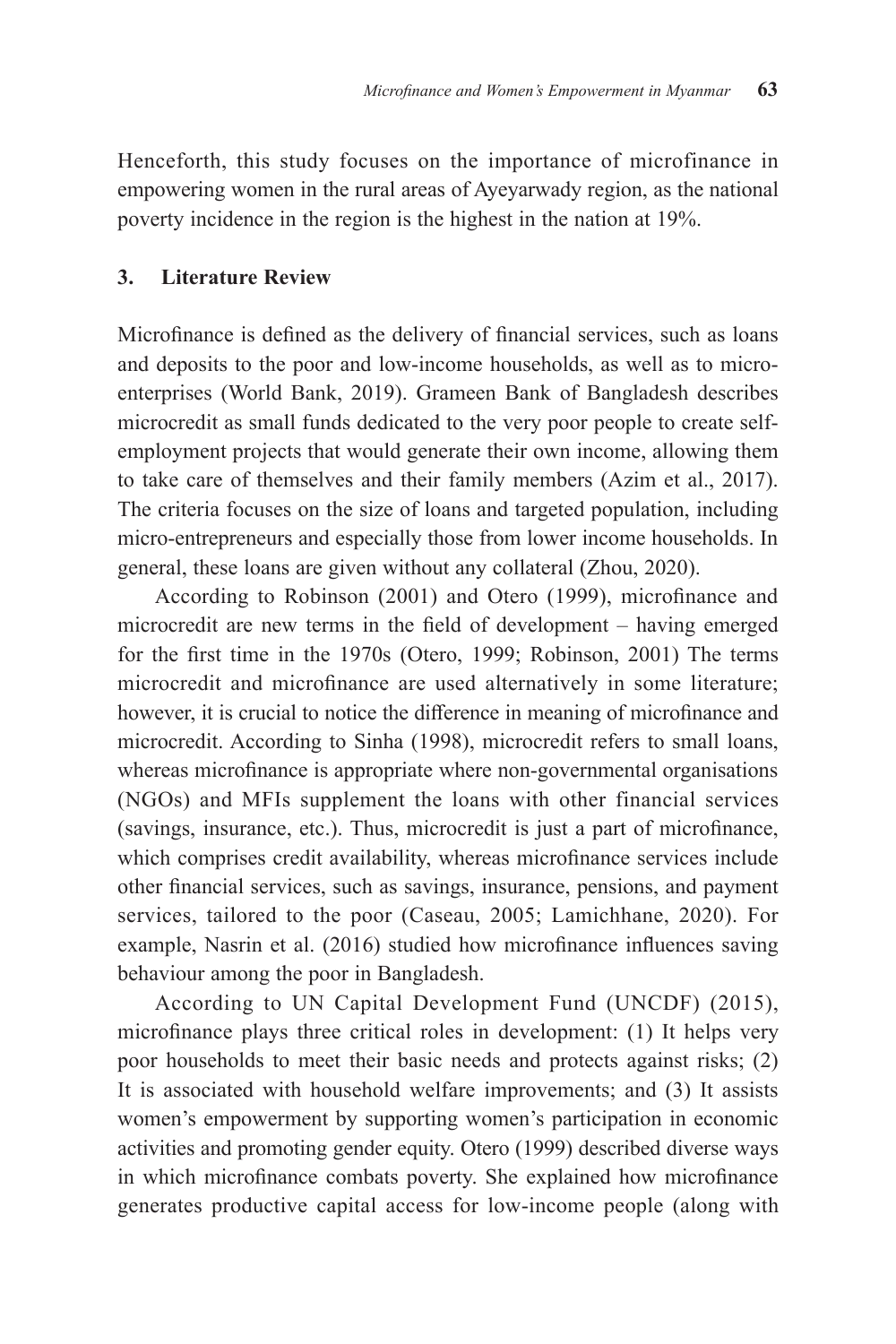human and social capital), helps to attain training and education through local institutional structures, and ultimately enables people to move out of poverty. Littlefield et al. (2003), Simanowitz and Brody (2004) and Balogun (2019) found microfinance plays a vital role in achieving Millennium Development Goals (MDGs). However, Arp et al. (2017) highlighted the ongoing debate about the effectiveness and sustainability of international microfinance initiatives to alleviate poverty. Cull et al. (2018) also pointed out to the evidence in the literature, which suggests microfinance impact are modest and mixed.

Women's empowerment is viewed as one of the important issues in development policies and it can be determined by socioeconomic factors and cultural norms (Mayoux, 2001; Rahman et al., 2017; Nasrin, 2018). Women's empowerment itself has different meanings, diverse definitions, and multi-dimensional perspectives. According to the Human Development Report by UNDP (1995), the meaning of empowerment is participation of people in the decision-making process to create their lives. Empowering women and investing them with the power to decide their own choices is central to economic growth and development (UNDP, 1995). Sen (2001) defined empowerment as the reflection of the capabilities of persons. Mayoux (1998) argued that empowerment is related to the internal change process, while Kabeer (2001) explained that empowerment comprises change, choice, and power, and that the power structure can affect the choices that women make in their lives. Oxaal and Baden (1997) described that power can be identified as the root of empowerment – such as power to make decisions, capacity building and leadership, improving self-esteem, self-awareness, assertiveness, and confidence building. Akhter and Cheng (2020) highlighted the importance of microcredit accessibility, sustainability, and affluence as important attributes of women empowerment. Huis et al. (2017) proposed that empowerment is a multifaceted process, which involves individual as well as collective awareness, beliefs, and behaviour embedded in the social structure of specific cultural contexts.

Several programmes were implemented for poverty alleviation, but only microfinance programmes were seen as rural women based, and offered the best alternative for self-employment (Lamichhane, 2020). Table 1 provides a mapping of diverse indicators to measure women's empowerment using selected previous studies.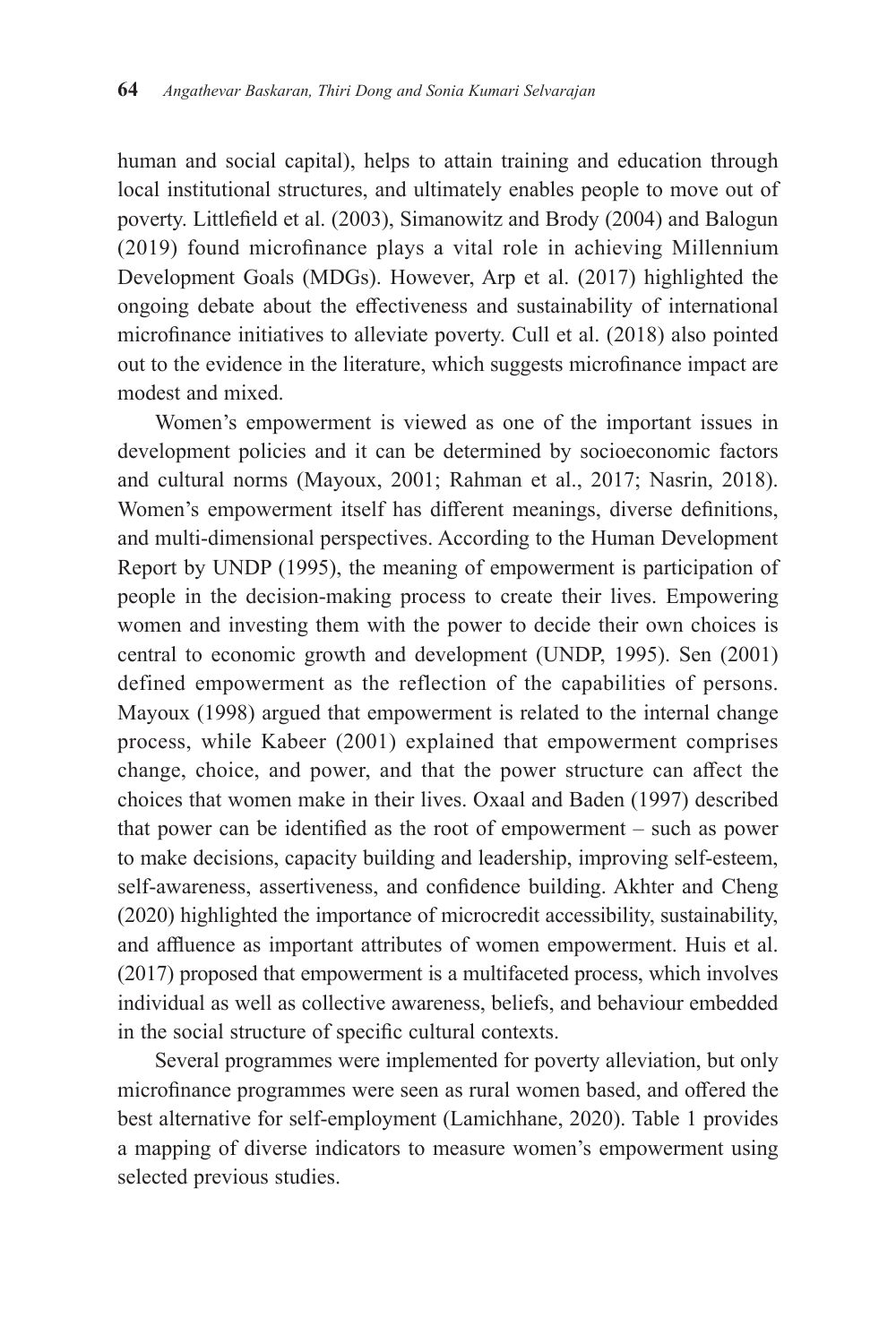| <b>Authors</b>                                 | <b>Indicators</b>                                                                                                                                                                                                                                                                                            |
|------------------------------------------------|--------------------------------------------------------------------------------------------------------------------------------------------------------------------------------------------------------------------------------------------------------------------------------------------------------------|
| CIDA (1996) & Brody et al. (2015)              | Legal empowerment<br>Political empowerment<br>Economic empowerment<br>Social empowerment                                                                                                                                                                                                                     |
| Jejeebhoy (1995) & De Hoop et al.<br>(2014)    | Knowledge autonomy<br>Decision-making autonomy<br>Physical autonomy<br>Emotional autonomy<br>Economic, social autonomy and self-reliance                                                                                                                                                                     |
| Kishor $(2000)$ & Thanh et al. $(2020)$        | Financial autonomy<br>Participation in the modern sector<br>Lifetime exposure to employment<br>Sharing of roles and decision-making<br>Family structure amenable to empowerment<br>Equality in marriage<br>Lack of devaluation of women<br>Women's emancipation<br>Marital advantage<br>Traditional marriage |
| Schuler & Hashemi (1993)                       | Mobility and visibility                                                                                                                                                                                                                                                                                      |
| Hashemi et al. (1996) & Thanh et al.<br>(2020) | Economic security                                                                                                                                                                                                                                                                                            |
| Stromquist (1995); Swain &<br>Wallentin (2009) | Cognitive<br>Psychological<br>Economic<br>Political                                                                                                                                                                                                                                                          |
| Sen (2001) & Rehman et al. (2020)              | Absence of gender inequality in:<br>Mortality rates<br>Access to basic facilities such as schooling<br>Access to professional training and higher<br>education<br>Employment<br>Property ownership<br>Household work and decision-making                                                                     |
| Golla et al. (2011)                            | Reach and Process Indicators<br>Power and Agency Indicators<br>Economic Advancement Indicators                                                                                                                                                                                                               |

**Table 1**. Empowerment of Women – Dimensions: Selected Studies

Source: Malhotra et al. (2002), Golla et al. (2011), Brody et al. (2015) and Thanh et al. (2020).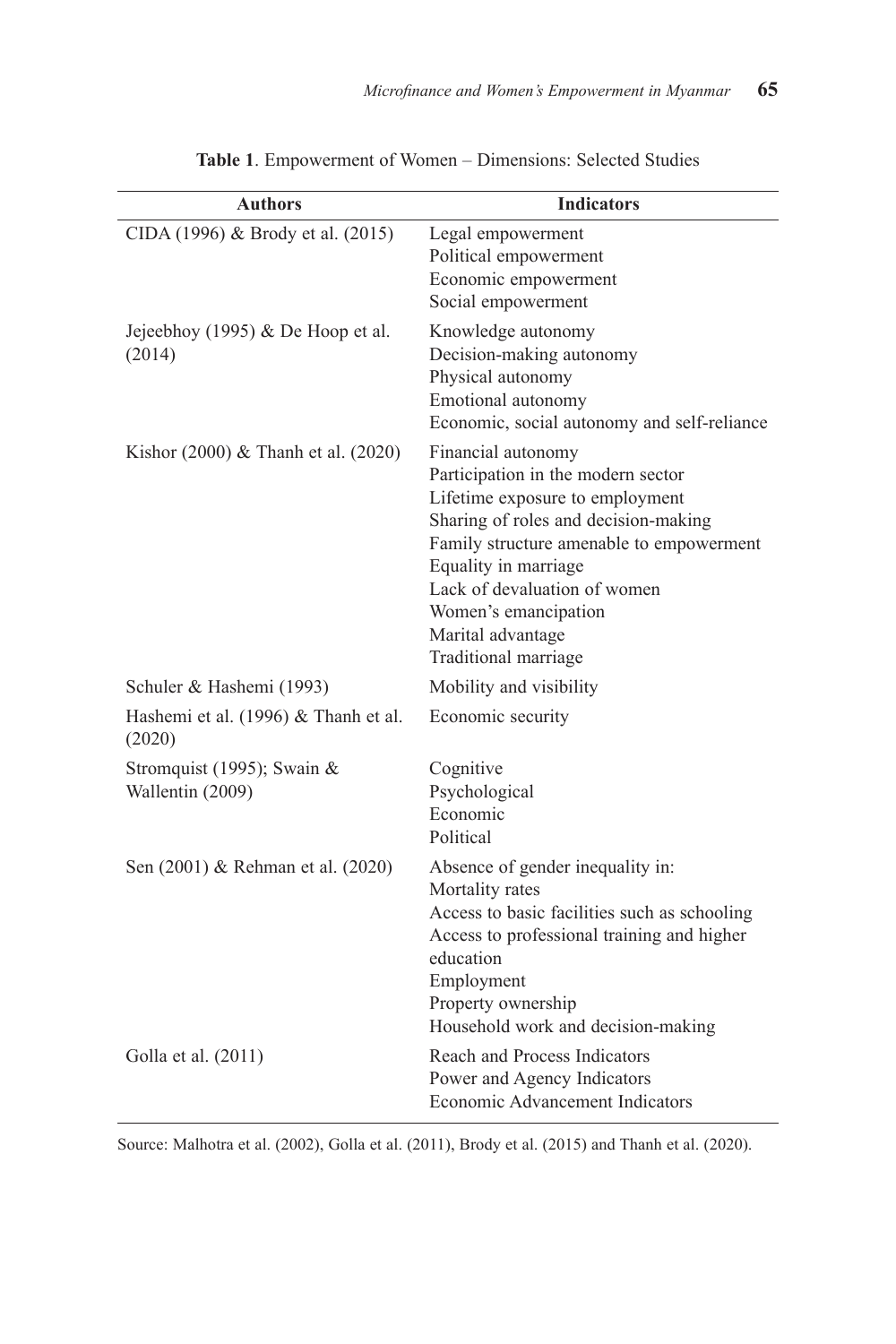Relatively speaking, empowerment is a process of change by individuals or groups with limited choice, freedom and power that enables them to gain and leverage power to enhance their abilities to exercise choice and freedom, in ways that positively contribute to their well-being (Mason & Taj, 1987). Onyuma and Shem (2005) pointed out that microfinance can be considered as an essential poverty eradication strategy and gender empowerment tool. Gender inequity is especially prevalent within lower income nations and this scenario can significantly erode the advancement of nation building and sustainable development (Sanyal, 2009; Huis et al., 2019). In this notion, there is a growing number of empirical works among scholars who stress the importance of women's involvement in economic development (Duflo, 2012; Garikipati et al., 2017).

Previous studies proved that microfinance contributes to women's independence through increased mobility, decision-making, and selfconfidence. Indeed, Onyuma and Shem (2005) and Rehman et al. (2020) identified microfinance as a cost-effective way of building an entrepreneurial culture, enhancing domestic economic capacity, reducing poverty and unemployment, promoting rural growth, and enhancing women's empowerment. Leach and Sitaram (2002) argued that women's empowerment through microfinance can give a long-lasting impact, but women must be aware of the barriers they face because of their gender. Mayoux (1998) concluded that women who are involved in microfinance are more conscious of their rights, able to resolve conflicts, and tend to have more control over decision-making. For in instance, in Vietnam, there is evidence of strong association between financial and non-financial services provided by microfinance on economic and legal empowerment of women (Thanh et al., 2020).

However, some studies found no major impact of microfinance programmes on households and empowerment. According to the research findings of Esther Duflo and colleagues who surveyed 5,000 households in Morocco (Banerjee et al., 2015), access to microfinance and household consumption are negatively or insignificantly correlated – with no effect on the creation of new businesses, the empowerment of women or education. Also, Karlan and Zinman (2009) and Banerjee et al. (2015) concluded that there is almost no impact from several large-scale microfinance programmes. Vaessen et al. (2014) conducted a systematic review on 29 empirical papers and the study found no evidence for the effect of microcredit on women's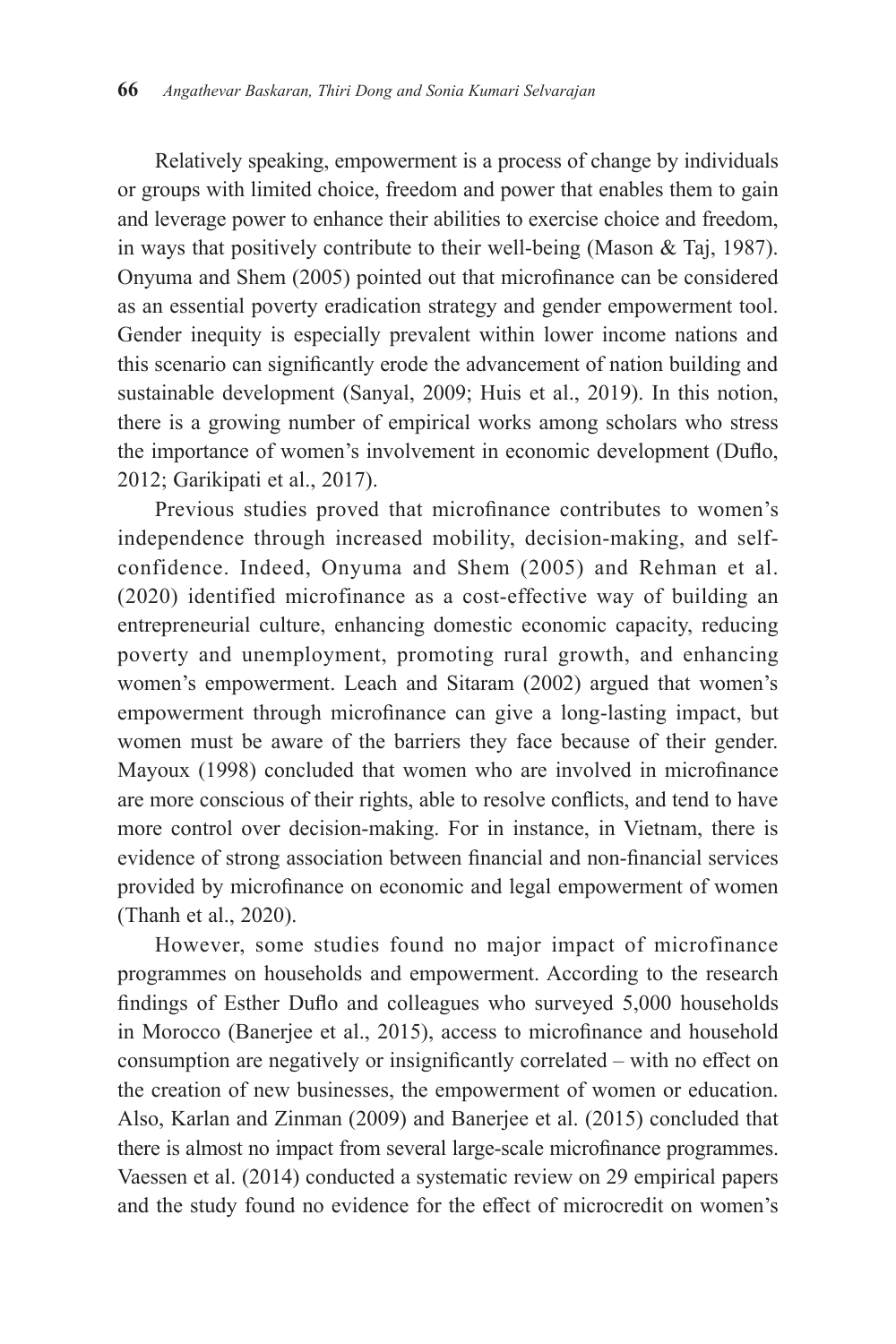control over household spending. To increase participation of women as microcredit clients, sustainability is key (Akhter & Cheng, 2020). In Bangladesh, the Grameen Bank is proven to be a long term and sustainable option to support the rural poor, particularly women (Chowdhury & Somani, 2020).

A study on Myanmar by Lhing et al. (2010) found that microfinance programmes are important tools to reduce financial vulnerability of the poor through diversification of income sources. Marital status, gender, education level, number of crops, changes to farming practices and establishment of new businesses are largely linked to and dependent on the ability to obtain loans from MFIs. Another study on Myanmar by Ringkvist (2013) found that members of microfinance programmes are more empowered compared to non-members. However, this study contradicts the findings by previous studies on the link between microfinance and empowerment of women. That is, while previous studies observe that the amount of loans and women's empowerment are positively associated, this study instead argues that they are negatively correlated.

Thus, the literature review clearly shows contradictory evidence from the previous studies with respect to the link between microfinancing and women's empowerment. Against this background, our study aims to investigate further the role of microfinance on empowerment of women in Myanmar. Drawing from the previous literature, the relation between microfinance and women's empowerment is conceptualised and illustrated in Figure 1. It shows various products and services provided by the MFIs to female clients that can lead to their empowerment in terms of general decision-making in households, financial resources management and overall empowerment level. By contrast, these may be significantly absent in the case of non-clients of microfinance programmes, or else there is no change in the level of empowerment between clients and non-clients.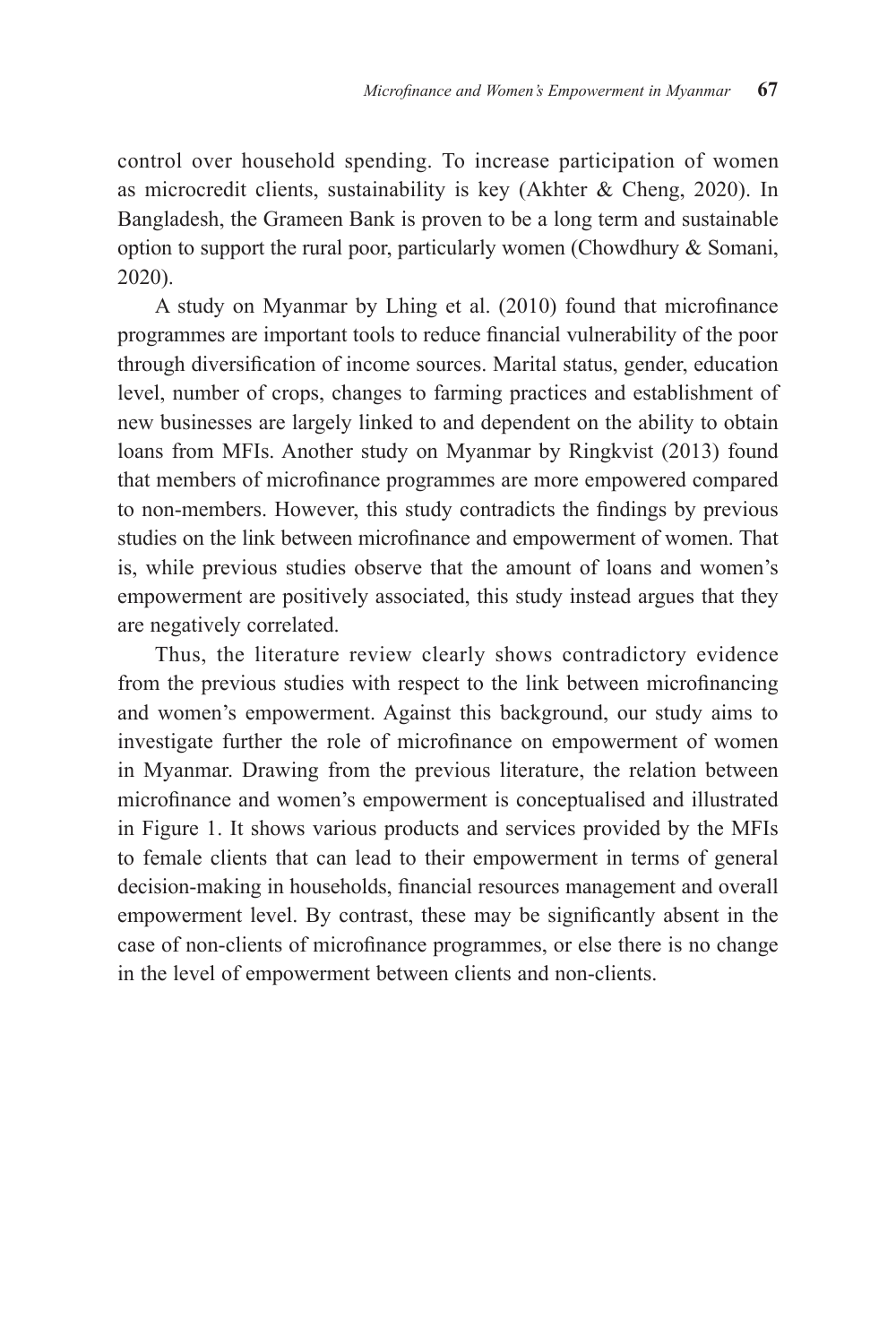

**Figure 1**. Microfinance and Women's Empowerment: A Conceptual Framework

Source: Authors' own conceptualisation, drawing from literature review.

#### **4. Research Methodology**

Khan (2014) and Yin (2013) argued that the research question, the purpose, and the requirements of the study should guide the selection of the most appropriate research methodology, and the researcher can employ three alternative research methodologies – quantitative, qualitative, and mixed methods (Hair et al, 2014; Bendassolli, 2014). The quantitative research approach is found to be more appropriate for this study, as there is a need to empirically examine the link between access to microfinance and women's empowerment, rather than to study human experiences (Moustakas, 1994). This study also employs objective measurements and quantitative analysis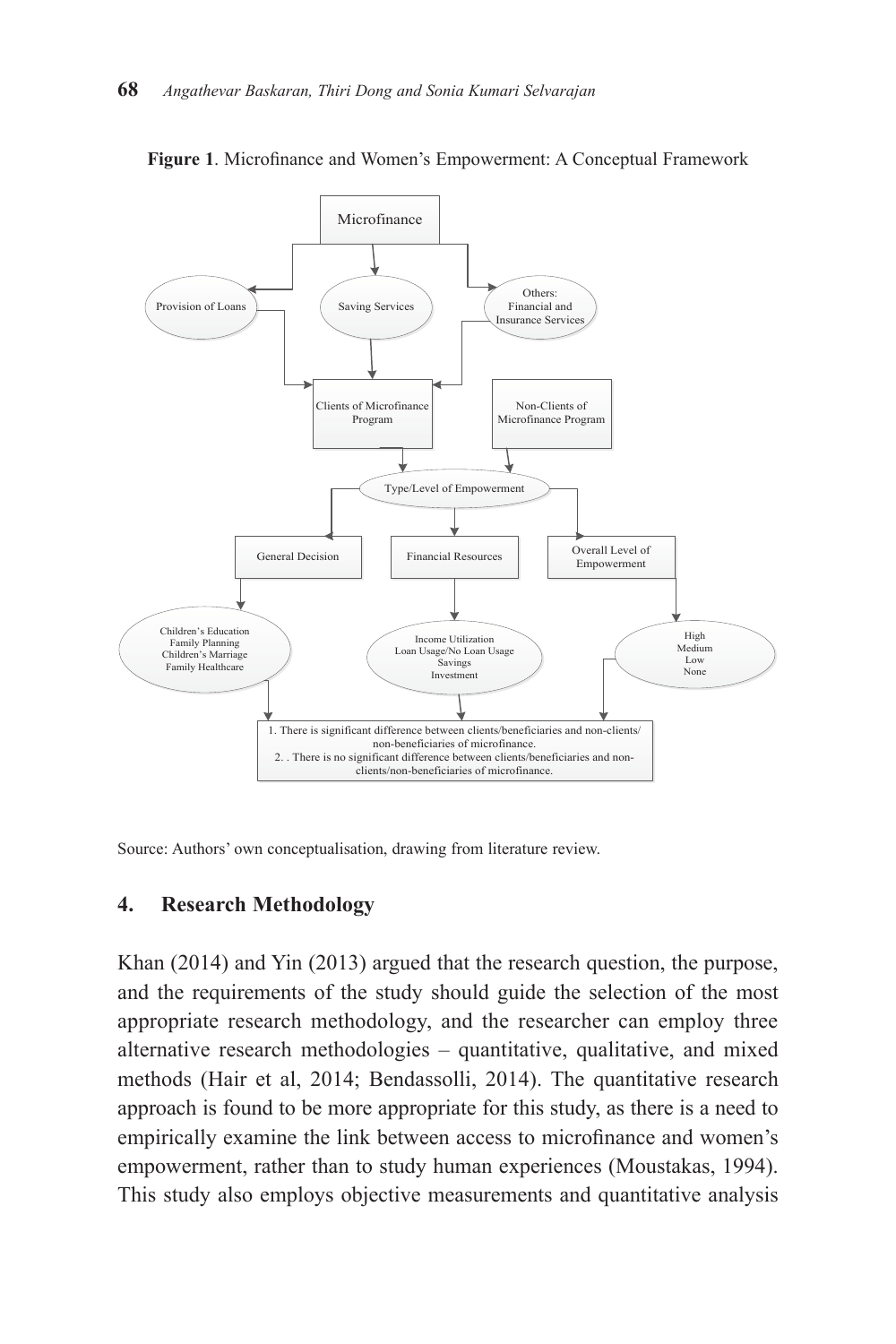to interpret the phenomenon and causes of change in social events (Arghode, 2012).

This study uses primary survey data to examine the correlation between the economic empowerment of women and microfinance programmes among the female clients of microcredit provider, Pact Global Microfinance Fund (PGMF) Myanmar. The population of the survey consists of two groups of women living in the Ayeyarwady region: (1) Beneficiaries or clients of microfinance programmes of PGMF Myanmar; and (2) Non-beneficiaries/ clients of any MFI. Non-clients are those who neither received MFI loans nor participated in any microfinance programmes. The respondents from both groups were selected randomly. The MFI clients were chosen based on their links with microfinance programmes that enabled them to respond better to the structured survey questionnaire.

PGMF is a registered non-profit organisation not only in the United States (US) but also in Myanmar. It started microcredit projects as the implementing partner of the UN Office for Project Services (UNOPS) since 1997, representing the very first microcredit project in Myanmar. The targeted clients of PGMF Myanmar are female heads of households, landless labourers, subsistence farmers, the disabled and the aged. The microcredit projects covered by PGMF are implemented in 10 hubs of upper and lower Myanmar. Table 2 shows the number of active PGMF clients in each project hub.

| Sr. No         | Region /<br><b>State</b> | Hub                         | No. of<br><b>Villages</b> | <b>Total</b><br><b>Population</b> | <b>Total</b><br>Population | <b>PGMF</b><br><b>Clients</b> |
|----------------|--------------------------|-----------------------------|---------------------------|-----------------------------------|----------------------------|-------------------------------|
| 1              | Upper<br>Myanmar         | Magway<br>Central           | 1,176                     | 988,071                           | 225,221                    | 90,024                        |
| $\overline{2}$ |                          | Magway<br>South             | 791                       | 647,534                           | 158,071                    | 59,586                        |
| 3              |                          | Magway<br>North/<br>Sagaing | 964                       | 1,006,546                         | 200,558                    | 81,198                        |
| $\overline{4}$ |                          | Mandalay/<br>Shan North     | 1,661                     | 1,402,385                         | 317,238                    | 116,371                       |
| 5              |                          | Shan South                  | 1,214                     | 207,811                           | 146,904                    | 61,838                        |
| 6              |                          | Rakhine                     | 311                       | 269,497                           | 65,101                     | 25,132                        |

**Table 2**. PGMF Client Information (2017)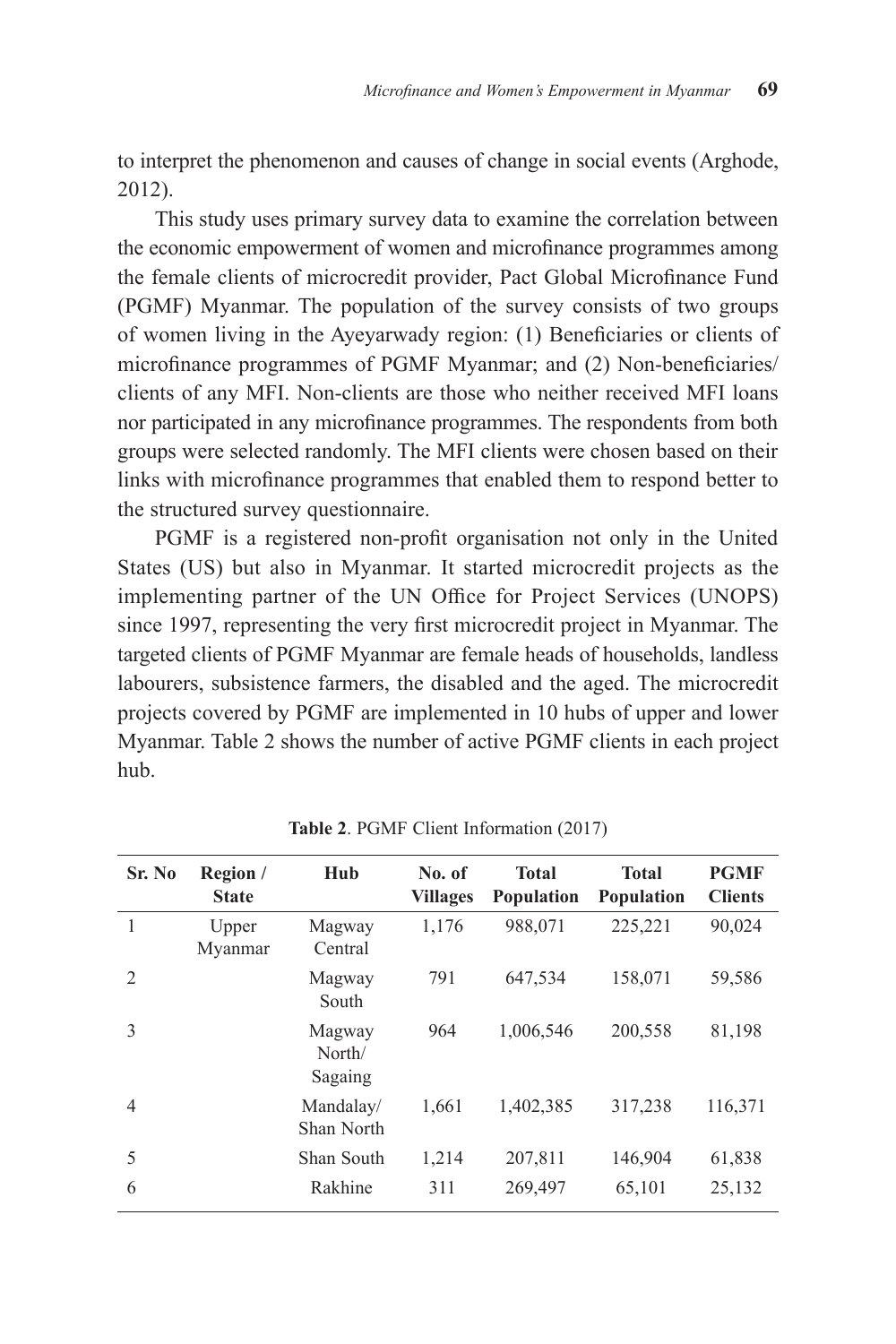| Sr. No                                    | Region /<br><b>State</b> | Hub         | No. of<br><b>Villages</b> | <b>Total</b><br><b>Population</b> | <b>Total</b><br><b>Population</b> | <b>PGMF</b><br><b>Clients</b> |
|-------------------------------------------|--------------------------|-------------|---------------------------|-----------------------------------|-----------------------------------|-------------------------------|
| 7                                         | Lower<br>Myanmar         | Delta East  | 1,414                     |                                   | 266,256                           | 79,711                        |
| 8                                         |                          | Delta West  | 1,663                     | 1,187,357                         | 285,650                           | 113,684                       |
| 9                                         |                          | Delta North | 1,703                     | 1,199,561                         | 283,326                           | 99,700                        |
| 10                                        |                          | Yangon      | 586                       | 477,841                           | 174,271                           | 62,229                        |
| <b>Total PGMF Operational</b><br>Coverage |                          |             | 11,483                    | 7,386,603                         | 2,122,596                         | 789,473                       |

Source: Data provided by the Pact Global Microfinance Fund (PGMF) Myanmar, in 2017.

There are a total of 355,324 active borrowers from lower Myanmar, which consists of four hubs where microfinance projects were implemented by PGMF Myanmar. Out of four hubs in lower Myanmar, three townships (Pyapon, Zalun, and Pathein) were randomly selected as the sample townships, and three villages were chosen from each township. Using a structured survey questionnaire, data were collected from both MFI clients and non-clients living in the selected nine villages. These townships are representative of various geographic and economic realities in the Delta hub. Each township has a considerable number of wards/villages. Pyapon is located along Ayeyarwady river and is the least accessible of the three townships, where many people are living below the poverty line. Zalun is situated in the low-lying area and is prone to natural disasters, such as flooding, but connectivity to the regional capital and national capital Yangon are relatively good compared to Pyapon. Pathein is co-located within the regional and district hubs, and it is the most urban of the three townships, hosting the seat of the regional government.

Table 3 shows the number of survey participants, selected randomly from each of these three townships. The total sample respondents are 225 women (176 MFI clients and 49 non-clients). The number of MFI clients are more predominant in the selected villages than the non-client population – hence the big difference in sample size between these two groups. Hair et al. (2010) recommended that the lowest proposed ratio for each parameter be less than five observations. This provides us with a sample size of 200 responders (40 parameters\*5 observations). According to Hoe (2008), a sample size of 200 people provides sufficient statistical power for data processing. It is worth noting that for homogeneous respondents, a small sample size is appropriate.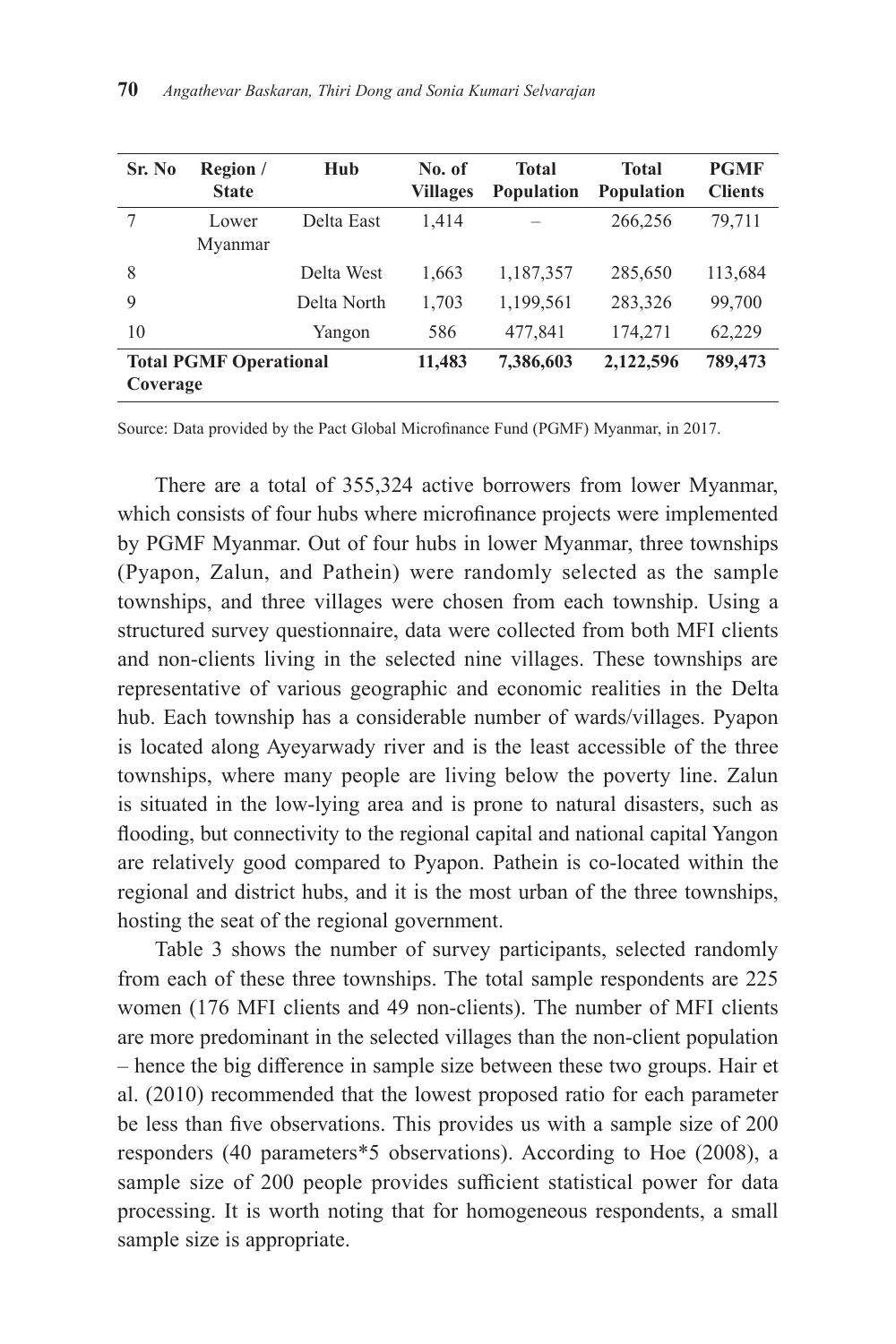| <b>Township</b>  |     | No. of MF Clients No. of Non-Clients | Total |
|------------------|-----|--------------------------------------|-------|
| Pyapon Township  | 60  | 18                                   | 78    |
| Zalun Township   | 54  | 17                                   | 71    |
| Pathein Township | 62  | 14                                   | 76    |
| Total            | 176 | 49                                   | 225   |

**Table 3**. Survey Participants in Each Township

Source: Researchers' computation.

In this study, we used a convenient sampling technique, which does not allow us to generalise the findings of the study to the population. This is one of the limitations of our study, which can be addressed by future research, by considering probability sampling technique as well as a larger sample size. Despite this limitation, our study makes an important original contribution by examining the role of microfinance in women's empowerment in Myanmar, as there are not many studies in this specific area.

The selection of MFI clients was based on certain criteria. They must have been clients of at least one microfinance organisation, and they must represent different demographic and economic backgrounds. The non-clients were chosen randomly by visiting the selected villages and identifying those who are not involved in any microfinance programme. They were administered the questionnaire once they expressed willingness to participate in the survey. The data collection was undertaken from January to April 2018. The secondary data for all MFI clients in the six hubs in upper Myanmar and four hubs in lower Myanmar were accessed from PGMF Myanmar (see Table 2).

The clients of microfinance projects are examined as the treatment group and non-clients are considered as the control group to study the impact of microfinance on the empowerment of women in terms of: (1) Household decision-making; (2) Financial decision-making; and (iii) Overall level of empowerment. The empowerment in general decision-making is measured using four indicators – namely children's education, family planning, children's marriage, and health care. The empowerment in financial decisionmaking is measured using four indicators: income utilisation, loan usage, savings, and investment.

This study uses both descriptive and discriminant analysis (DA) methods. The discriminant analysis is appropriate, as it can evaluate two or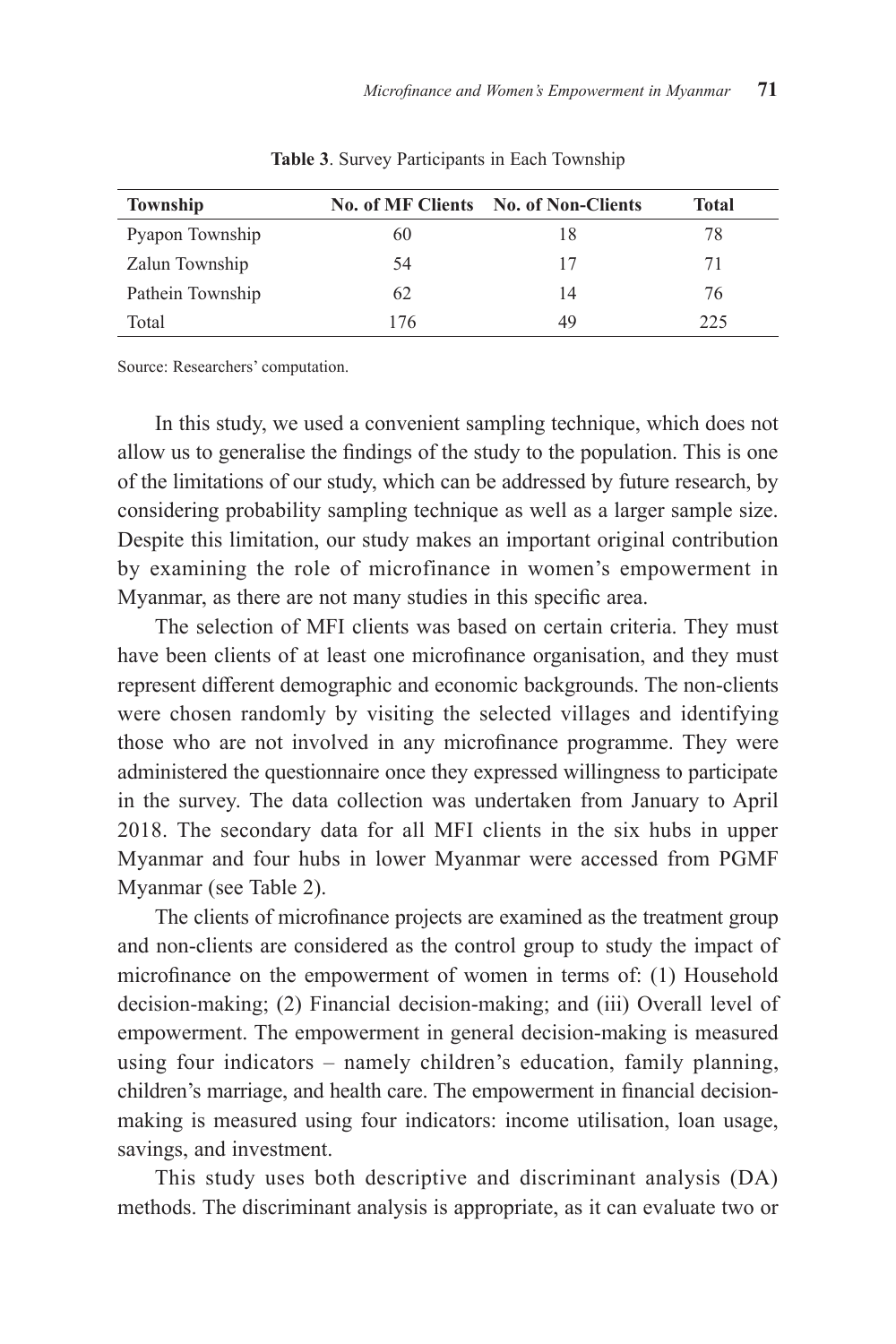more groups in this study. According to Hair et al. (2010), DA is a statistical approach where the dependent variable is categorical, and the independent variables are metric variables. When the identification for three or more classifications is performed, the technique is called multiple DA (Hair et al. 2010). In this study, DA helps to test two groups (MFI clients and nonclients) based on seven indicators of empowerment of women. It helps to examine whether the clients of MFI gained or have improved empowerment through participating in microfinance programmes, compared with nonclients of microfinance programmes.

## **5. Results and Discussion**

This section first presents the demographic details of the respondents, family related information, and income status of the survey sample. Then, it explains the empirical results from the descriptive analysis of the effect of participating in the microfinance programmes on the empowerment of women from two aspects: making general decisions and making financial decisions in the household. Finally, it analyses the overall empowerment level gained by the women who accessed microfinance.

Table 4 describes the statistics of demographic details, family information and income status of the selected samples. Most of the respondents are in the age group of above 50 for both clients and non-clients of microfinance (22.7% for clients and 34.7% for non-clients). 6.3% of the clients and 12.2% of non-clients are between 20-25 years old. In terms of education level, most respondents had only basic primary education (82.4% of clients and 75.5% of non-clients). Only 1.1% of the clients and 4.1% of non-clients were illiterate. Meanwhile, 13.6% of clients and 16.3% of nonclients had secondary education. Only 1.1% of clients and 2% of non-clients are graduates.

In terms of occupational status, most respondents engage in income generating activities. Occupation status of respondents are categorised into six groups which are staff, dependents, own business, farming, fishing, and general worker. Most of the respondents, 56.8% of clients and 24.5% of non-clients, run their own business, while 11.9% of clients and 44.9% of non-clients are dependents. However, after getting a loan from microfinance, the dependent clients mostly invest it in the family business.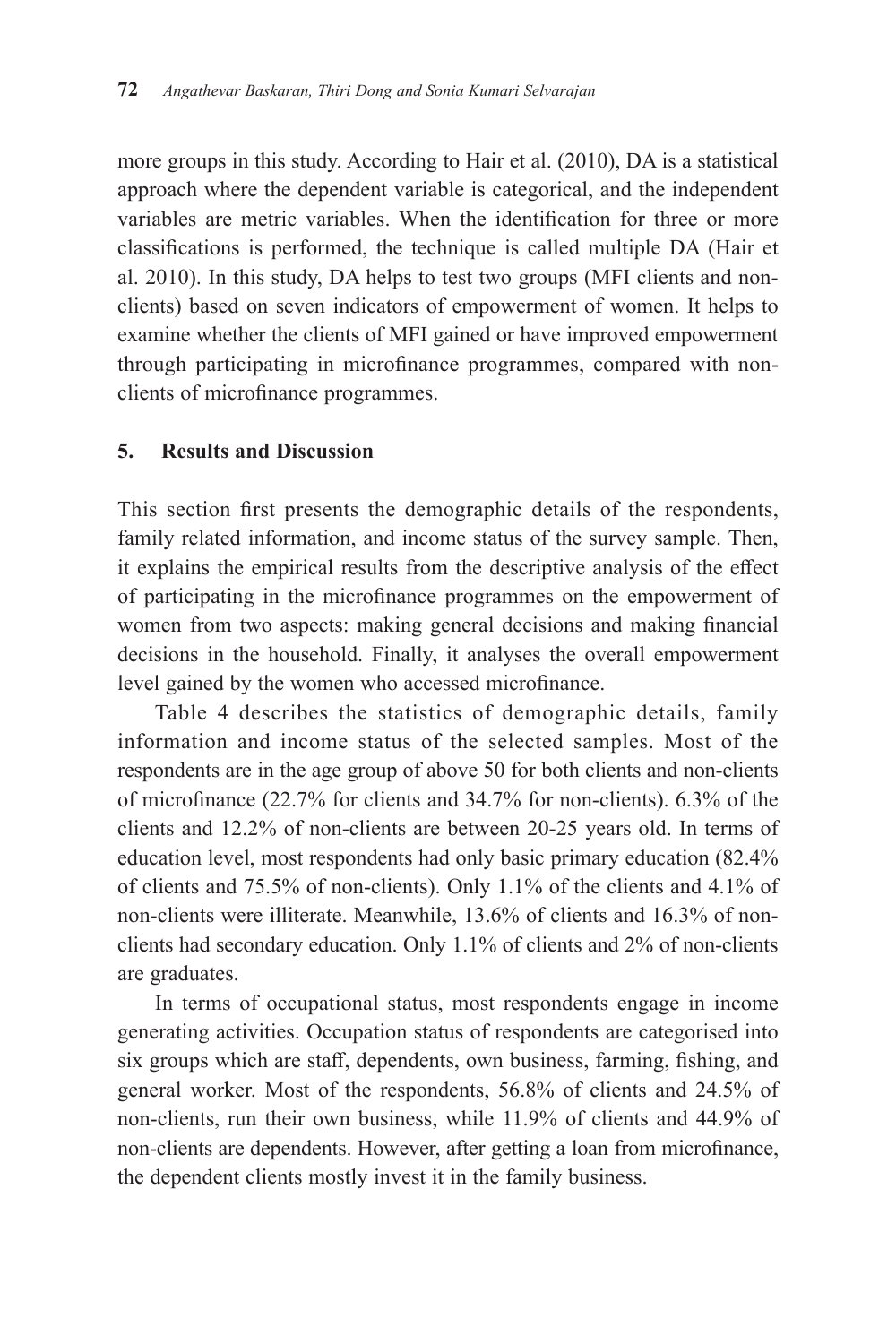| <b>Variables</b> | Category               |                  | No. of Clients       | <b>No. of Non-Clients</b> |                      |
|------------------|------------------------|------------------|----------------------|---------------------------|----------------------|
|                  |                        | <b>Frequency</b> | Percentage<br>$(\%)$ | <b>Frequency</b>          | Percentage<br>$(\%)$ |
| Age Group        | $20 - 25$              | 11               | 6.3                  | 6                         | 12.2                 |
|                  | $26 - 31$              | 26               | 14.8                 | 6                         | 12.2                 |
|                  | 32-37                  | 28               | 15.9                 | $\overline{4}$            | 8.2                  |
|                  | 38-43                  | 33               | 18.8                 | 10                        | 20.4                 |
|                  | 44-49                  | 38               | 21.6                 | 6                         | 12.2                 |
|                  | 50>                    | 40               | 22.7                 | 17                        | 34.7                 |
| Education        | Illiterate             | $\overline{2}$   | 1.1                  | $\overline{2}$            | 4.1                  |
| Level            | <b>Basic Schooling</b> | 145              | 82.4                 | 37                        | 75.5                 |
|                  | Middle School Pass     | 24               | 13.6                 | 8                         | 16.3                 |
|                  | High School Pass       | 3                | 1.7                  | 1                         | 2.0                  |
|                  | Graduate               | $\mathfrak{D}$   | 1.1                  | 1                         | 2.0                  |
| Occupation       | Staff                  | 1                | 0.6                  | 1                         | 2.0                  |
| <b>Status</b>    | Dependent              | 2.1              | 11.9                 | 22                        | 44.9                 |
|                  | Own Business           | 100              | 56.8                 | 12                        | 24.5                 |
|                  | Farming                | 30               | 17.0                 | 5                         | 10.2                 |
|                  | Fishing                | 6                | 3.4                  | 0                         |                      |
|                  | General Worker         | 18               | 10.2                 | 9                         | 18.4                 |
| Marital          | Single                 | 14               | 8.0                  | $\overline{4}$            | 8.2                  |
| status           | Married                | 139              | 79.0                 | 39                        | 79.6                 |
|                  | Divorced               | 7                | 4.0                  | $\mathfrak{2}$            | 4.1                  |
|                  | Widowed                | 16               | 9.1                  | $\overline{4}$            | 8.2                  |

Source: Survey data.

In terms of the number of MFI members and period of loan participation, the study found that over 70% of clients used only one MFI, and about 82% clients have participated in MFI loan programmes for more than 3 years.

Table 5 provides the amount of loans borrowed by the clients. The loan size ranges from MMK 100,000 to above MMK 600,000. The amount of loan borrowed depends on the ability of clients to repay the loan and interest on time. About 29.5% of the clients borrow over MMK 600,000, which is the highest loan category. The lowest category is less than MMK 100,000 representing only 2.8% of borrowers. The second highest number of borrowers are in the loan category of MMK 200,001-300,000 (22.7%), followed by MMK 300,001-400,000 (18.8%), 400,001-500,000 (14.8%), 100,001-200,000 (8%), and 500,001-600,000 (3.4%).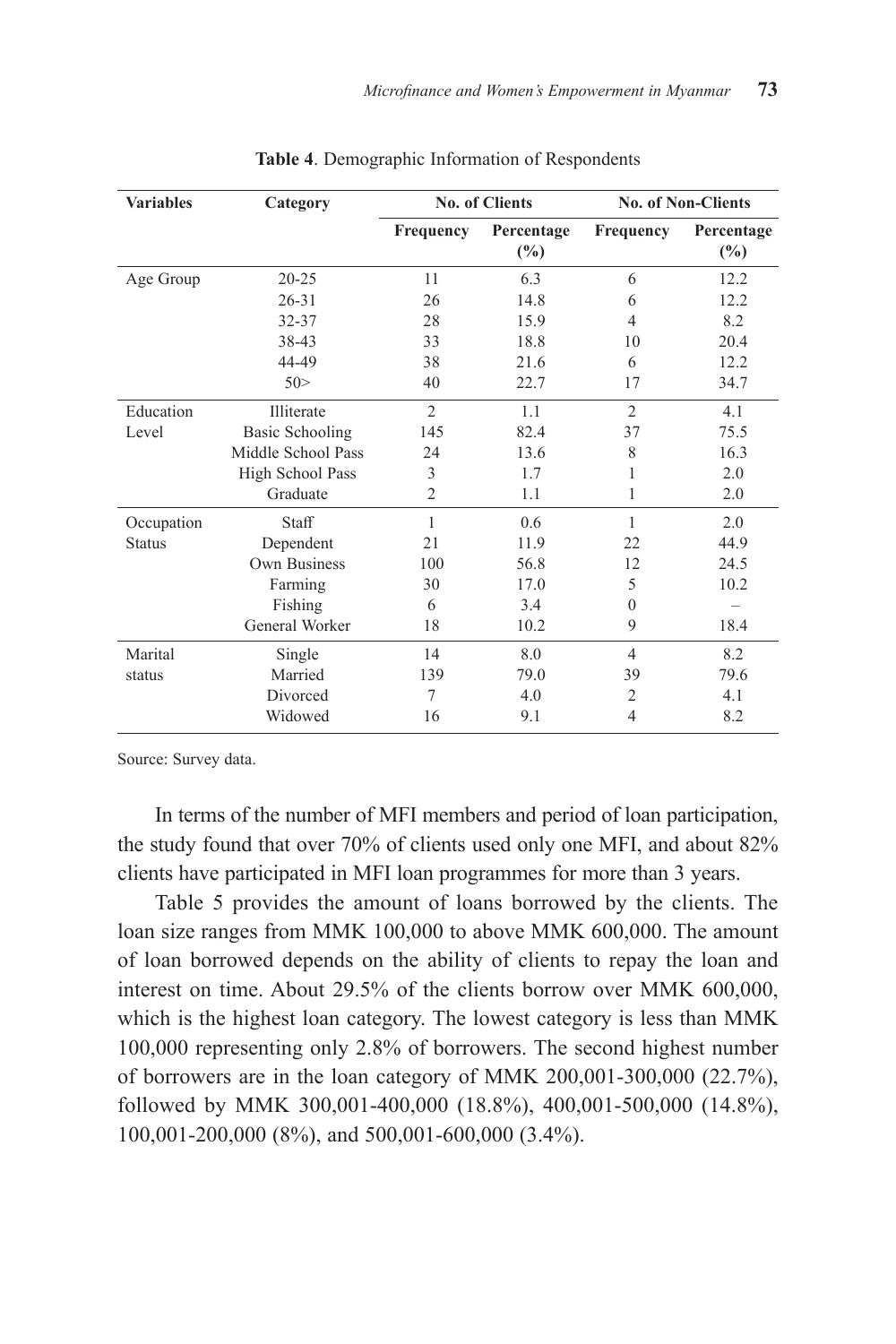| <b>Characteristics</b> |               |                  | <b>No. of Clients</b> |
|------------------------|---------------|------------------|-----------------------|
|                        | Category      | <b>Frequency</b> | Percentage $(\% )$    |
|                        | < 100000      | 5                | 2.8                   |
|                        | 100001-200000 | 14               | 8.0                   |
|                        | 200001-300000 | 40               | 22.7                  |
| Loan Amount            | 300001-400000 | 33               | 18.8                  |
| (MMK)                  | 400001-500000 | 26               | 14.8                  |
|                        | 500001-600000 | 6                | 3.4                   |
|                        | >600001       | 52               | 29.5                  |

**Table 5**. Loans Borrowed by Clients

Note: 1US\$ = Around MMK1400 (2020).

Source: Survey data.

Table 6 compares the income status between clients and non-clients in the region. In terms of respondent's income, 40.9% of borrowers from MFIs are with income in the range of MMK 100,001-200,000, while 49% of nonborrowers are without income. Of the total, 5.7% of clients on microfinance programmes and 2% non-clients earn in the range above MMK 500,000.

|                  |               |                  | No. of Clients       | <b>No. of Non-Clients</b> |                      |
|------------------|---------------|------------------|----------------------|---------------------------|----------------------|
| <b>Variables</b> | Category      | <b>Frequency</b> | Percentage<br>$(\%)$ | Frequency                 | Percentage<br>$(\%)$ |
| Age Group        | No income     | 14               | 8.0                  | 24                        | 49.0                 |
|                  | $<$ 50000     | 18               | 10.2                 | 5                         | 10.2                 |
|                  | 50001-100000  | 24               | 13.6                 | 10                        | 20.4                 |
|                  | 100001-200000 | 72               | 40.9                 | 8                         | 16.3                 |
|                  | 200001-300000 | 31               | 17.6                 |                           | 2.0                  |
|                  | 300001-400000 | 3                | 1.7                  | 0                         | 0.0                  |
|                  | 400001-500000 | 4                | 2.3                  | $\mathbf{0}$              | 0.0                  |
|                  | >500001       | 10               | 5.7                  |                           | 2.0                  |

**Table 6**. Income Distribution of Respondents

Source: Survey data.

Table 7 categorises the initial reason for taking a loan from MFI. The data shows that 47.7% of the clients took the loan for micro business, followed by 28.4% to invest in agriculture. 68.2% of clients wanted to expand their existing business, whereas 29% of the clients started new businesses, followed by 15.9 % who invested in the livestock business and 2.8% of borrowers who use it to diversify their existing business. Not the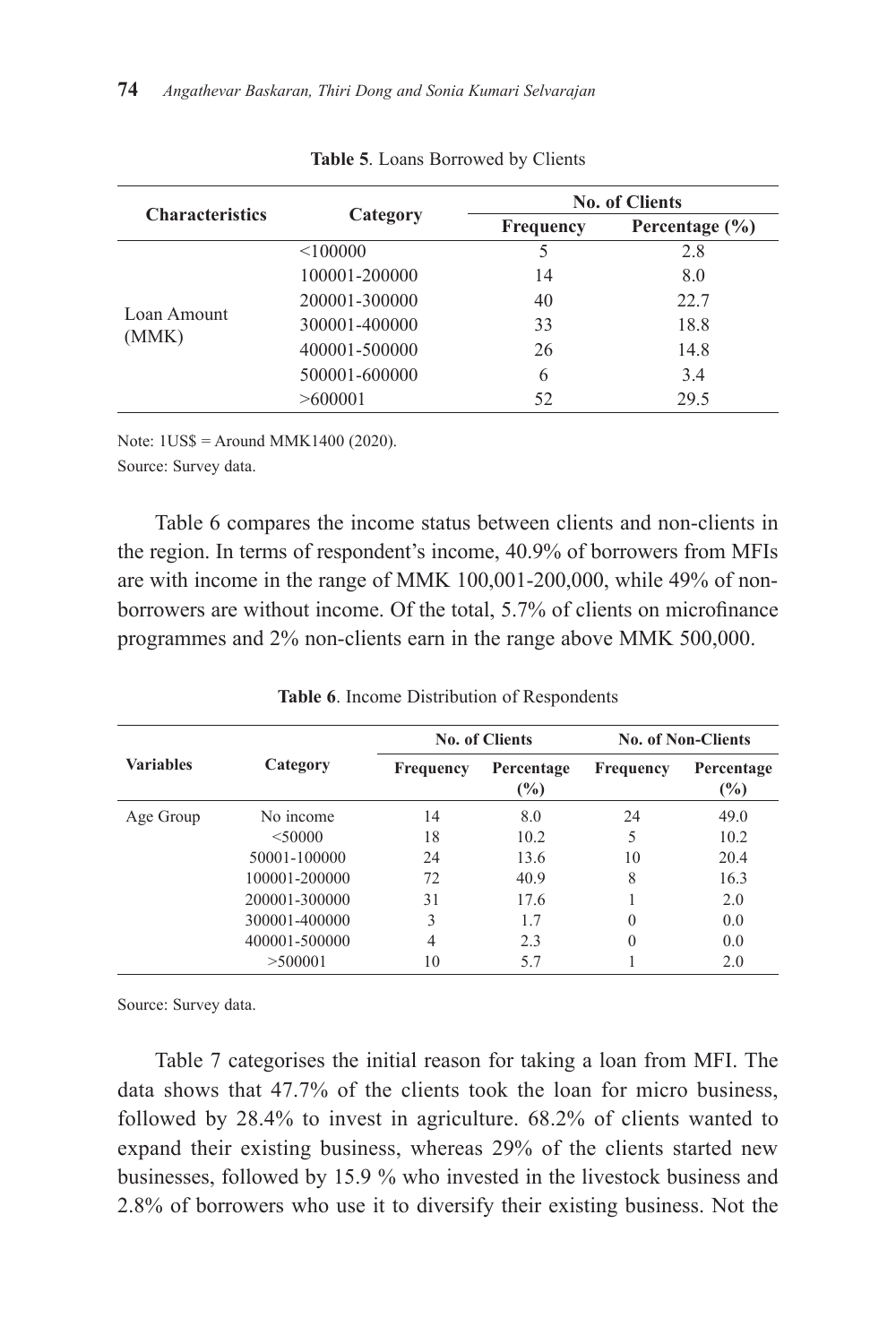entire loan is used for investment and business. At times, the borrowers use the loan for consumption purposes such as children's education and family emergency issues.

|                        |                                 |           | <b>No. of Clients</b> |
|------------------------|---------------------------------|-----------|-----------------------|
| <b>Characteristics</b> | Category                        | Frequency | Percentage $(\% )$    |
| Loan Purpose           | Agriculture                     | 50        | 28.4                  |
|                        | Livestock                       | 28        | 15.9                  |
|                        | <b>Fisheries</b>                | 13        | 7.4                   |
|                        | Micro Business                  | 84        | 47.7                  |
|                        | Others                          | 1         | $0.6^{\circ}$         |
| Productive Loan        | <b>Start New Business</b>       | 51        | 29.0                  |
| Usage                  | <b>Expand Existing Business</b> | 120       | 68.2                  |
|                        | Diversify Existing Business     | 5         | 2.8                   |
| Non-Productive         | Not Relevant                    | 136       | 77.3                  |
| Loan Usage             | <b>Consumption Expenses</b>     | 6         | 3.4                   |
|                        | Children's Education            | 17        | 9.7                   |
|                        | <b>Emergency Issues</b>         | 12        | 6.8                   |
|                        | Others                          | 5         | 2.8                   |

**Table 7**. Loan Purpose and Usage of the Clients

Source: Survey data.

Table 8 analyses the empowerment of MFI female clients in general decision-making in household matters using different empowerment indicators. As shown in Table 8, 42% of decisions are made jointly by husband and wife on children's education, 15.9% decided mostly by the wives, and 35.8% by other family members. For family planning, 36.4% of decisions are made jointly by husband and wife, whereas the wives decide in 23.3% of cases. 76.1% of children's marriages are decided by others, including the children themselves. In terms of family healthcare, 47.2% of decisions are made by both husband and wife, while 22.2% of decisions proposed by the wife. Overall, the general decision is mostly made by the wife (35.2%), followed by husband and wife making joint decisions (31.3%).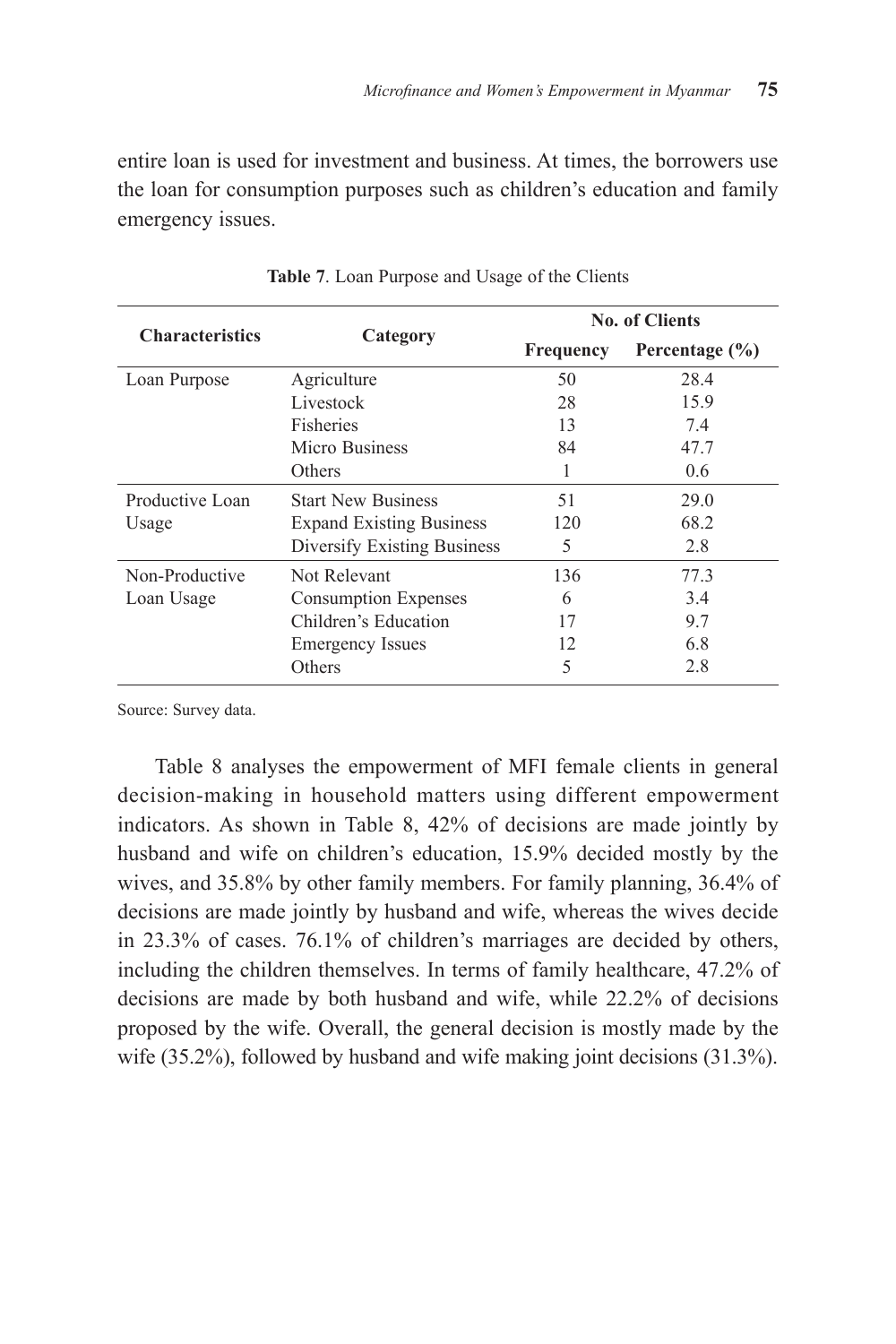| No.            | <b>Categories of</b><br>the Respondent       | Children's<br><b>Education</b><br>(%) | Family<br>Planning<br>(%) | Children's<br><b>Marriage</b><br>(%) | Health<br>Care<br>(%) | General<br><b>Decision</b><br>$\frac{6}{2}$ |
|----------------|----------------------------------------------|---------------------------------------|---------------------------|--------------------------------------|-----------------------|---------------------------------------------|
| 1              | Follow decision<br>mainly made by<br>husband | 4.0                                   | 2.3                       | 2.3                                  | 6.8                   | 10.2                                        |
| $\mathfrak{D}$ | Husband and<br>wife jointly                  | 42.0                                  | 36.4                      | 14.8                                 | 47.2                  | 31.3                                        |
| 3              | Wife proposes<br>an idea and she<br>wins     | 1.7                                   | 4.0                       | 2.3                                  | 1.1                   | 1.1                                         |
| $\overline{4}$ | Mostly by wife                               | 15.9                                  | 23.3                      | 4.5                                  | 22.2                  | 35.2                                        |
| 5              | Wife propose<br>an idea and she<br>loses     | $0.6^{\circ}$                         | 0.0                       | 0.0                                  | 0.6                   | 0.0                                         |
| 6              | Others                                       | 35.8                                  | 34.1                      | 76.1                                 | 22.2                  | 22.2                                        |

**Table 8**. Empowerment of Female Microfinance Clients in General Decision-Making

Source: Survey data.

Table 9 also illuminates the clients' level of financial decision-making in the household. 61.4% of the decisions are made by the wife on income utilisation, and 43.2% of the loan usage decisions are made by husband and wife jointly. The decision-making on saving and investment are 50% and 23.3% by the wife respectively, and 42% of investment decisions are made by husband and wife jointly. In terms of overall financial decisions, 40.3% of the decisions are made by the wife, and 27.3% jointly by husband and wife (i.e. in terms of income utilisation, loan usage, savings and investment put together).

|  |  |  | Table 9. Empowerment of Female Microfinance Clients in Financial Decision-Making |
|--|--|--|----------------------------------------------------------------------------------|
|  |  |  |                                                                                  |

| No. | <b>Categories of</b><br>the Respondent       | Income<br><b>Utilisation</b><br>$\frac{9}{6}$ | Loan<br><b>Usage</b><br>$\frac{9}{6}$ | <b>Savings</b><br>(%) | Investment<br>(%) | <b>Overall</b><br><b>Financial</b><br><b>Decision</b><br>(%) |
|-----|----------------------------------------------|-----------------------------------------------|---------------------------------------|-----------------------|-------------------|--------------------------------------------------------------|
|     | Follow decision<br>mainly made by<br>husband | 1.7                                           | 4.5                                   | 1.1                   | 6.3               | 8.0                                                          |
|     | Husband and<br>wife jointly                  | 11.9                                          | 43.2                                  | 21.6                  | 42.0              | 27.3                                                         |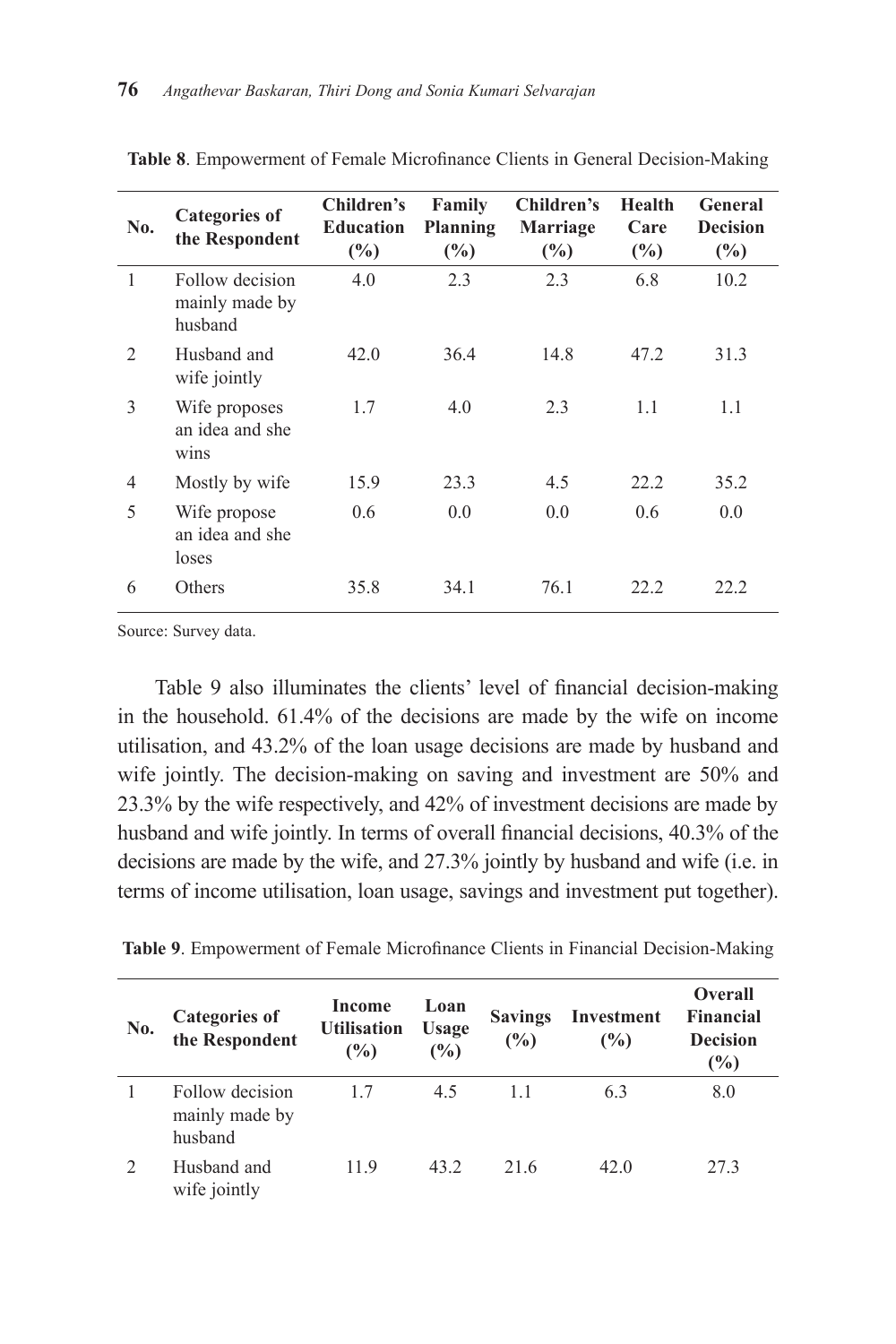| No.            | <b>Categories of</b><br>the Respondent                            | Income<br><b>Utilisation</b><br>(%) | Loan<br><b>Usage</b><br>(%) | <b>Savings</b><br>(%) | Investment<br>(%) | Overall<br><b>Financial</b><br><b>Decision</b><br>(%) |
|----------------|-------------------------------------------------------------------|-------------------------------------|-----------------------------|-----------------------|-------------------|-------------------------------------------------------|
| 3              | Wife proposes<br>an idea and she<br>W <sub>1</sub> n <sub>S</sub> | 4.0                                 | 9.1                         | 4.5                   | 4.0               | 2.3                                                   |
| $\overline{4}$ | Mostly by wife                                                    | 61.4                                | 20.5                        | 50.0                  | 23.3              | 40.3                                                  |
| 5              | Wife propose<br>an idea and she<br>loses                          | 0.0                                 | 0.0                         | 0.0                   | 0.0               | 0.0                                                   |
| 6              | Others                                                            | 21.0                                | 22.7                        | 22.7                  | 24.4              | 22.2                                                  |

Source: Survey data.

Table 10 shows the level of empowerment of MFI non-client women in general decision-making. The decision made mostly by the wife on children's education is 14.3%, family planning 16.3%, healthcare 18.4%, and overall general decision-making 18.4%. Husband and wife make 53.1% joint decisions on family planning, followed by 49% on health care, 36.7% on children's education, and 26.5% on children's marriage. Overall, 49% of general decisions are made jointly by both husband and wife.

| No.                           | <b>Categories of</b><br>the Respondent       | Children's<br><b>Education</b><br>(%) | Family<br>Planning<br>(%) | <b>Children</b><br>Marriage<br>(%) | Family<br><b>Health</b><br>Care $(\% )$ | General<br><b>Decision</b><br>(%) |
|-------------------------------|----------------------------------------------|---------------------------------------|---------------------------|------------------------------------|-----------------------------------------|-----------------------------------|
| $\mathbf{1}$                  | Follow decision<br>mainly made by<br>husband | 6.1                                   | 2.0                       | 2.0                                | 8.2                                     | 10.2                              |
| $\mathfrak{D}_{\mathfrak{p}}$ | Husband and<br>wife jointly                  | 36.7                                  | 53.1                      | 26.5                               | 49.0                                    | 49.0                              |
| 3                             | Wife proposes<br>an idea and she<br>wins     | 0.0                                   | 0.0                       | 0.0                                | 0.0                                     | 0.0                               |
| 4                             | Mostly by wife                               | 14.3                                  | 16.3                      | 0.0                                | 18.4                                    | 18.4                              |
| 5                             | Wife propose<br>an idea and she<br>loses     | 0.0                                   | 0.0                       | 0.0                                | 0.0                                     | 0.0                               |
| 6                             | Others                                       | 42.9                                  | 28.6                      | 71.4                               | 24.5                                    | 22.4                              |

**Table 10**. Empowerment of Non-Client Women in General Decision-Making

Source: Survey data.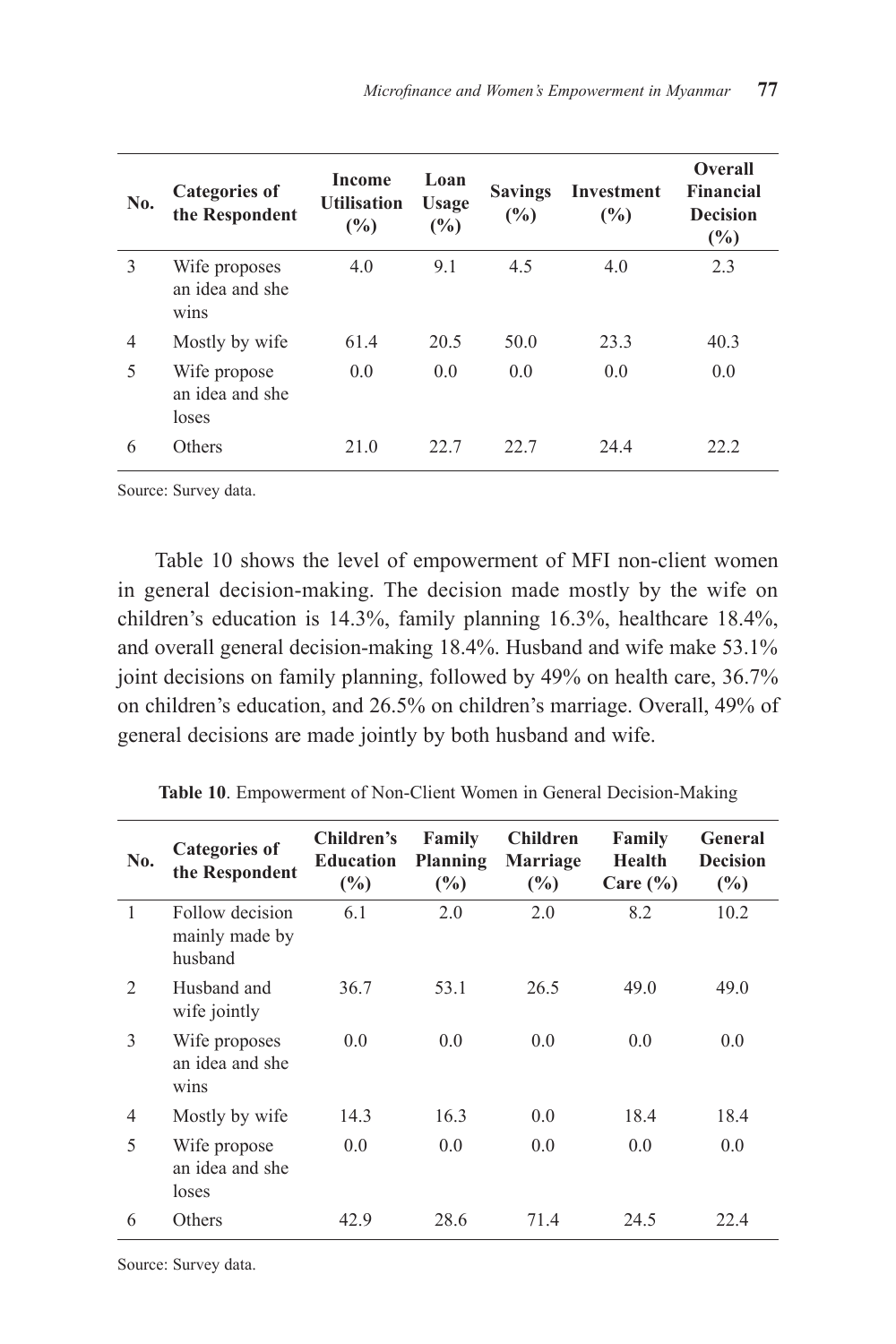Table 11 shows the level of empowerment of MFI non-client women in financial decision-making. The data shows that 59.2% of decisions on income utilisation are made by the wife only and 32.7% on both savings and investment. Both husband and wife make 36.7% of decisions on both savings and investment, followed by 14.3% on income utilisation. Overall, 34.7% of financial decisions are made by the wife only, and 32.7% by husband and wife jointly.

| No.           | Categories of the<br>Respondent           | Income<br><b>Utilisation</b><br>(%) | <b>Savings</b><br>(%) | Investment<br>(%) | <b>Overall</b><br><b>Financial</b><br>Decision $(\% )$ |
|---------------|-------------------------------------------|-------------------------------------|-----------------------|-------------------|--------------------------------------------------------|
| 1             | Follow decision mainly<br>made by husband | 4.1                                 | 2.0                   | 2.0               | 8.2                                                    |
| $\mathcal{L}$ | Husband and wife<br>jointly               | 14.3                                | 36.7                  | 36.7              | 32.7                                                   |
| 3             | Wife proposes an idea<br>and she wins     | 0.0                                 | 4.1                   | 4.1               | 2.0                                                    |
| 4             | Mostly by wife                            | 59.2                                | 32.7                  | 32.7              | 34.7                                                   |
| 5             | Wife propose an idea<br>and she loses     | 0.0                                 | 0.0                   | 0.0               | 0.0                                                    |
| 6             | Others                                    | 22.4                                | 24.5                  | 24.5              | 22.4                                                   |

**Table 11**. Empowerment of Non-Client Women in Financial Decision-Making

Source: Survey data.

Figure 2 analyses the overall improvement in decision-making power of female clients of MFI. For children's education, 51.1% of clients agree that their decision-making power has improved after accessing microfinance. In the case of family healthcare decisions and utilisation of income, 71.6% and 79.5% of the respondents agree that their decision-making power have improved due to microfinance. In terms of loan usage, 78.4% of the clients agree that their decision-making power has improved after joining a microfinance programme. In terms of savings and investment, 84.7% and 77.3 % of MFI clients respectively agree that their decision-making power have increased. However, in terms of family planning and children's marriage, 79% and 84% respond that there is no change in their decisionmaking power.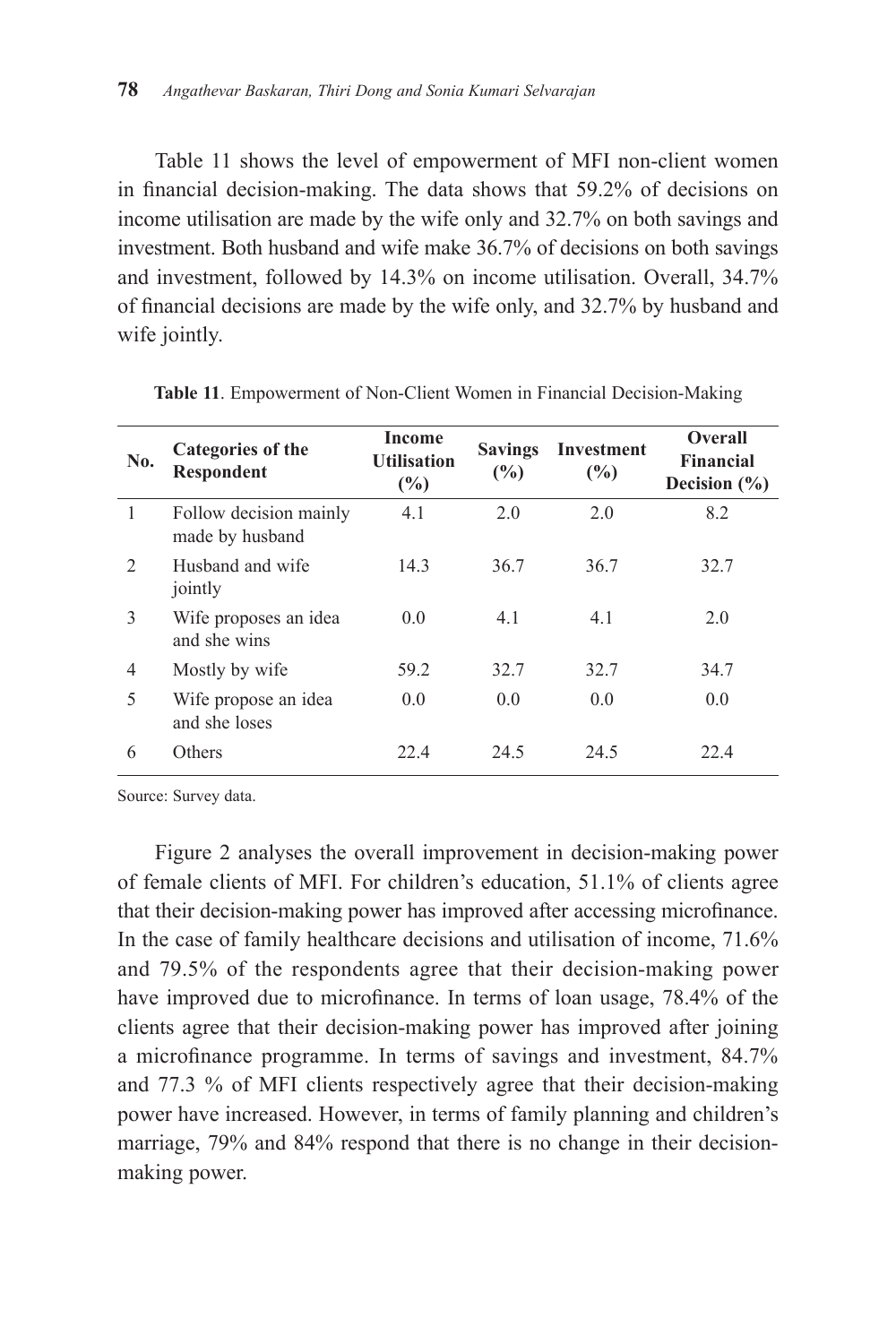

**Figure 2**. Improvements in Decision-Making Power of Women after Joining MFI

Source: Survey data.

#### *5.1 Women's empowerment through microfinance in Myanmar*

This study examines whether the clients of MFI have improved their empowerment after accessing microfinance compared to non-clients of MFI, based on seven indicators of women's empowerment (i.e. children's education, family planning, children's marriage, family healthcare, income utilisation, savings, and investment – excluding loan usage, which is not applicable for non-clients). This study attempts to identify the indicators that show the level of women's empowerment in decision-making by using DA.

Table 12 illustrates that the difference between the two groups is significant (Yes and No) for decisions on children's education, children's marriage, savings, and investment. In terms of family planning, family healthcare and utilisation of income there is insignificant difference among the two groups. The other four indicators – children's education, children's marriage, savings and investments – statistically discriminate Group 1 (0, Yes) and 2 (1, No), while the other three indicators of family planning, family healthcare and income utilisation are not.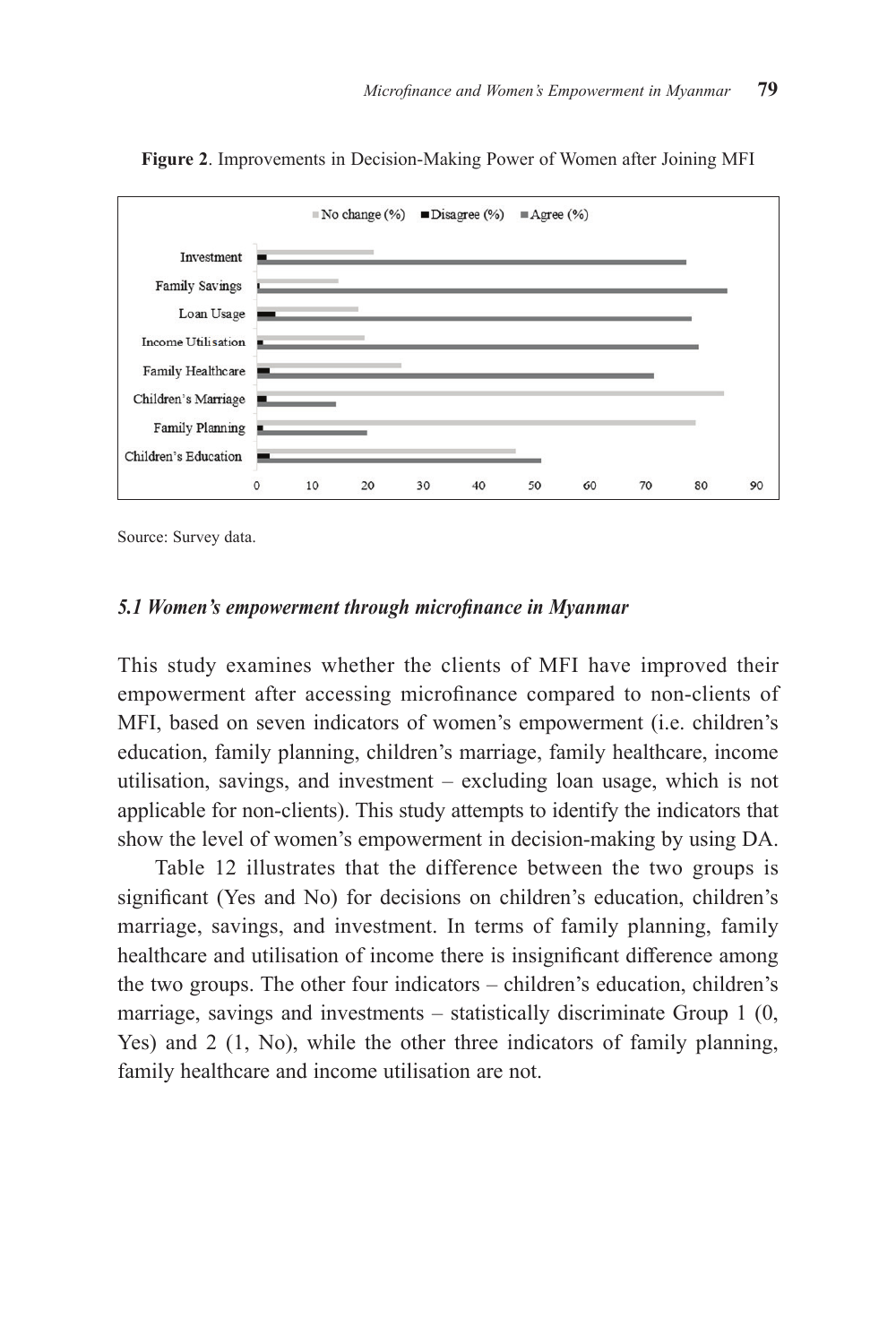| Group     | Children's<br><b>Education</b> |       | Family<br>Planning |       | Children's<br><b>Marriage</b> |       | Family<br><b>Healthcare</b> |       |
|-----------|--------------------------------|-------|--------------------|-------|-------------------------------|-------|-----------------------------|-------|
|           | Mean                           | Std.  | Mean               | Std.  | Mean                          | Std.  | Mean                        | Std.  |
| $0$ (Yes) | 3.51                           | 1.502 | 3.163              | 1.39  | 4.122                         | 1.409 | 3.02                        | 1.421 |
| 1(No)     | 3.051                          | 1.092 | 3.239              | 1.095 | 3.625                         | 0.832 | 2.852                       | 1.101 |
| Group     | Income<br><b>Utilisation</b>   |       | <b>Savings</b>     |       | <b>Investment</b>             |       |                             |       |
|           | Mean                           | Std.  | Mean               | Std.  | Mean                          | Std.  |                             |       |
| 0(Yes)    | 3.816                          | 1.074 | 3.959              | 1.117 | 3.408                         | 1.273 |                             |       |
| $1$ (No)  | 3.676                          | 0.758 | 3.494              | 0.875 | 2.943                         | 1.089 |                             |       |

**Table 12**. Group Statistics

Notes: Group  $1 = 0$  (Yes). Group  $2 = 1$  (No)

The two groups are classified by "Yes" and "No" and they have been identified with codes "0" and "1". To conduct discriminant analysis, the two groups were defined as  $No = 0$  (Group 1) and Yes = 1 (Group 2). The dependent variable is "involvement in microfinance programme" and the independent variables are the seven "women's empowerment indicators". The study's statistical significance level is 0.05.

The mean value indicates that there is statistically significant difference between the two groups in terms of decision-making power on children's education, children's marriage, savings and investment. For the decision on children's education, the mean value for Group 1 is 3.51 (those who stated "Yes") and the mean value for Group 2 is 3.051 (those who stated "No") (Wilks's  $\lambda = 0.975$ ,  $F = 5.686$ ,  $p = 0.018$ ). In terms of children's marriage, the mean value is 4.122 for Group 1 and 3.625 for Group 2 (Wilks's  $\lambda$  = 0.999,  $F = 0.160$ ,  $p = 0.002$ ). For family savings, the mean value of Group 1 is 3.959 and Group 2 is 3.494 (Wilks's  $\lambda = 0.999$ , F = 9.525, p = 0.002). In terms of investment, the mean value for Group 1 is 3.408 and for Group 2 is 2.943 (Wilks's  $\lambda = 0.972$ ,  $F = 6.478$ ,  $p = 0.012$ ). These results show that the clients of microfinance have acquired significant decision-making power after becoming as members of MFI.

For family planning, the mean value for Group 1 is 3.163 and the mean value for Group 2 is 3.239 (Wilks's  $\lambda = 0.999$ , F = 0.160, p = 0.689). In terms of family healthcare, the mean value for Group 1 is 3.02 and for Group 2 is 2.852 (Wilks's  $\lambda = 0.997$ ,  $F = 0.782$ ,  $p = 0.378$ ). In terms of income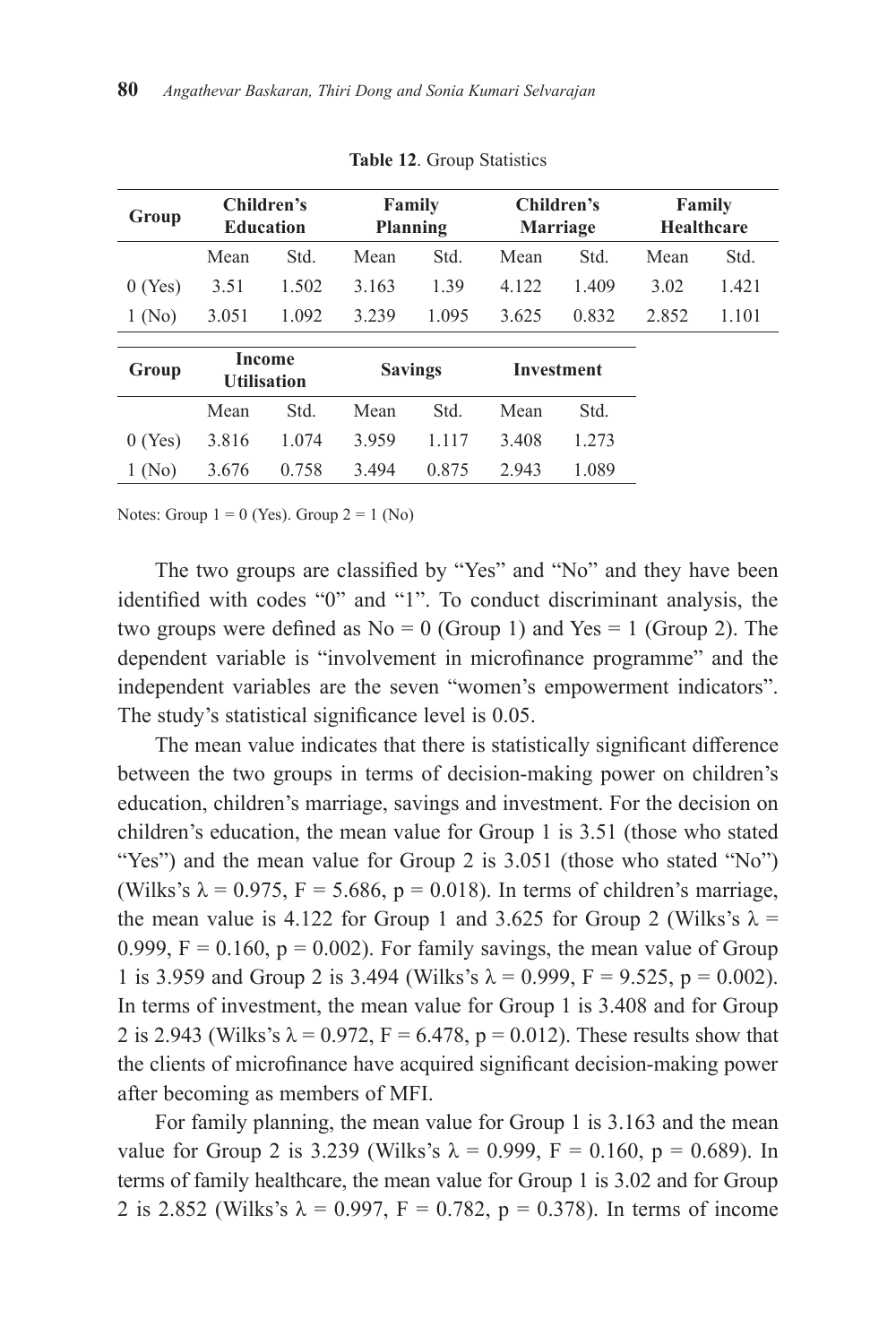utilisation, the mean value for Group 1 is 3.816 and the mean value for Group 2 is 3.676 (Wilks's  $\lambda = 0.995$ , F = 1.078, p = 0.300). These results indicate statistically insignificant difference among the two groups, i.e. clients and non-clients of MFI. However, the mean value reflects that there are some differences in decision-making power and women's empowerment, and there is still a need to be empowered. Table 12 indicates the mean value and standard deviation of the two groups.

In Table 13, the Box M's value shows whether the variances between the groups are significant. The analysis assumes the variances between two groups are equal. The Box's M value is significant at 0.000. For all indicators, the value of Box's M is less than 0.001 (Box, 1949) and the group variances are unequal. Hence, the outcome met the assumption.

| <b>Factors</b>       | Wilks's Lambda | F     | Sig.  | Box's M Sig. |
|----------------------|----------------|-------|-------|--------------|
| Children's Education | 0.975          | 5.686 | 0.018 | 0.000        |
| Family Planning      | 0.999          | 0.160 | 0.689 |              |
| Children's Marriage  | 0.958          | 9.769 | 0.002 |              |
| Family Healthcare    | 0.997          | 0.782 | 0.378 |              |
| Income Utilisation   | 0.995          | 1.078 | 0.300 |              |
| Savings              | 0.959          | 9.525 | 0.002 |              |
| Investment           | 0.972          | 6.478 | 0.012 |              |

**Table 13**. Tests of Equality of Group Means

The canonical discriminant function of Wilks's Lambda advises that the prediction model is significant, since the significant value is less than 5%. Thus, the empowerment of women in family planning, family healthcare, utilisation of income and investment was directly impacted after getting the microfinance loan. The value of structure matrix and standardised canonical discriminant function coefficients express that savings is the best discriminator, followed by children's marriage and children's education, as shown in Table 14.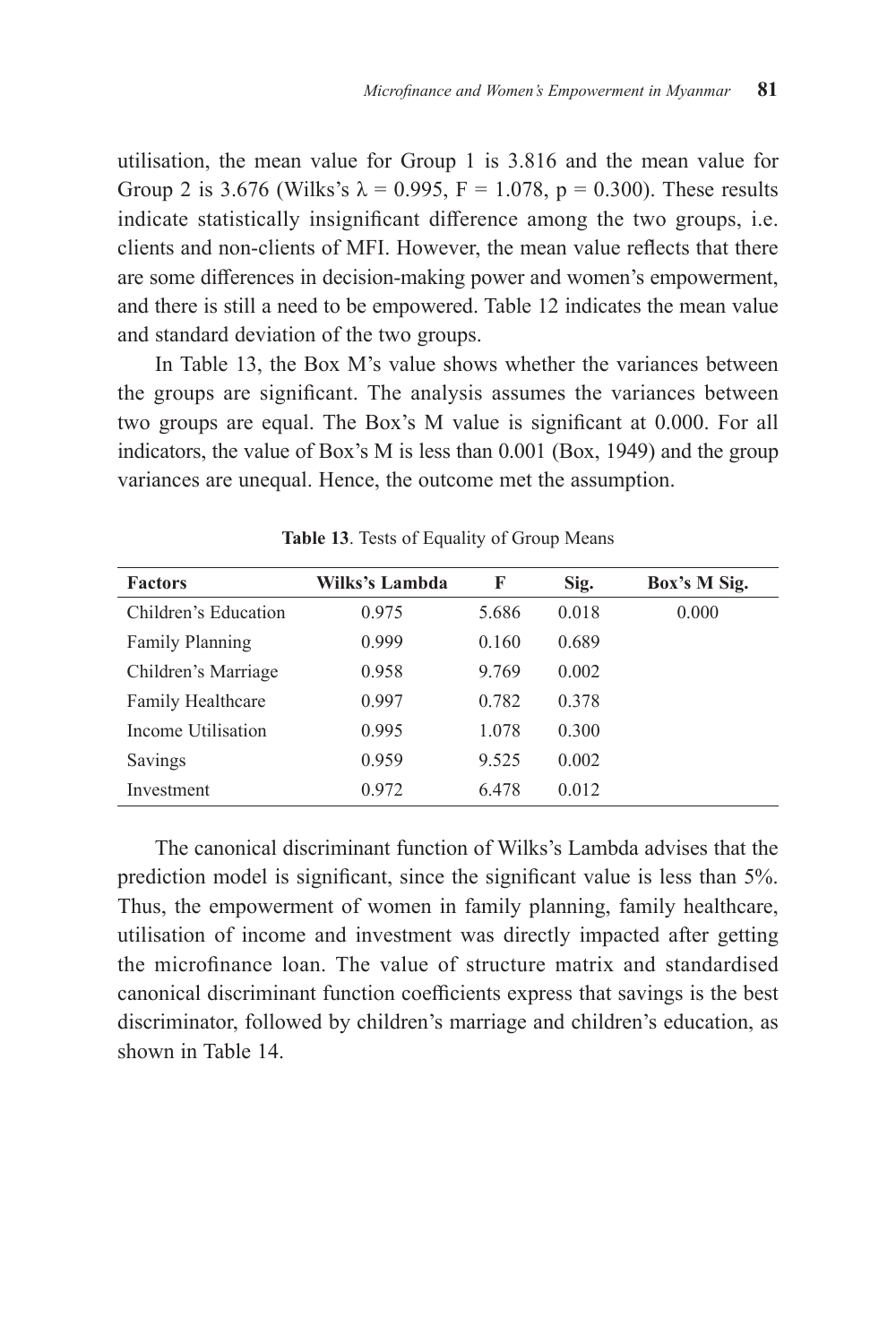| <b>Factors</b>         | <b>Standardised Canonical Discriminant</b><br><b>Function Coefficients</b> | <b>Structure</b><br><b>Matrix</b> |
|------------------------|----------------------------------------------------------------------------|-----------------------------------|
| Children's Education   | 0.528                                                                      | 0.584                             |
| <b>Family Planning</b> | $-0.487$                                                                   | 0.577                             |
| Children's Marriage    | 0.542                                                                      | 0.476                             |
| Family Healthcare      | $-0.245$                                                                   | 0.446                             |
| Income Utilisation     | $-0.256$                                                                   | 0.194                             |
| Savings                | 0.707                                                                      | 0.165                             |
| Investment             | 0.197                                                                      | $-0.075$                          |

**Table 14**. Canonical Discriminant Functions

Note: Wilks's Lambda = 0.886 at 1% level significant (p-value < 0.001).

Out of 225 respondents, the cross-validation in Table 15 shows that 89.8% of MFI clients have been empowered after receiving microfinance loan. With reference to the empowerment factors that distinguish between the two groups, the results of DA show that the clients and non-clients of MFI are different based on the four factors of decision on children's education, children's marriage, savings and investment. This implies that the decision-making power of MFI clients has improved with respect to children's education, children's marriage, savings, and investment.

| Have you ever taken loans from any<br>microfinance programme? |               |  | Predicted Group<br>Membership | Total |       |
|---------------------------------------------------------------|---------------|--|-------------------------------|-------|-------|
|                                                               |               |  | No                            | Yes   |       |
| Original                                                      | Count         |  |                               | 44    | 49    |
|                                                               |               |  |                               | 175   | 176   |
|                                                               | $\frac{0}{0}$ |  | 10.2                          | 89.8  | 100.0 |
|                                                               |               |  | $\cdot$                       | 99.4  | 100.0 |

**Table 15**. Classification Results

Note: 80% of original grouped cases correctly classified.

## **6. Conclusions and Recommendations**

This study sets out to examine whether microfinance in Myanmar has empowered female clients compared to non-microfinance clients, in terms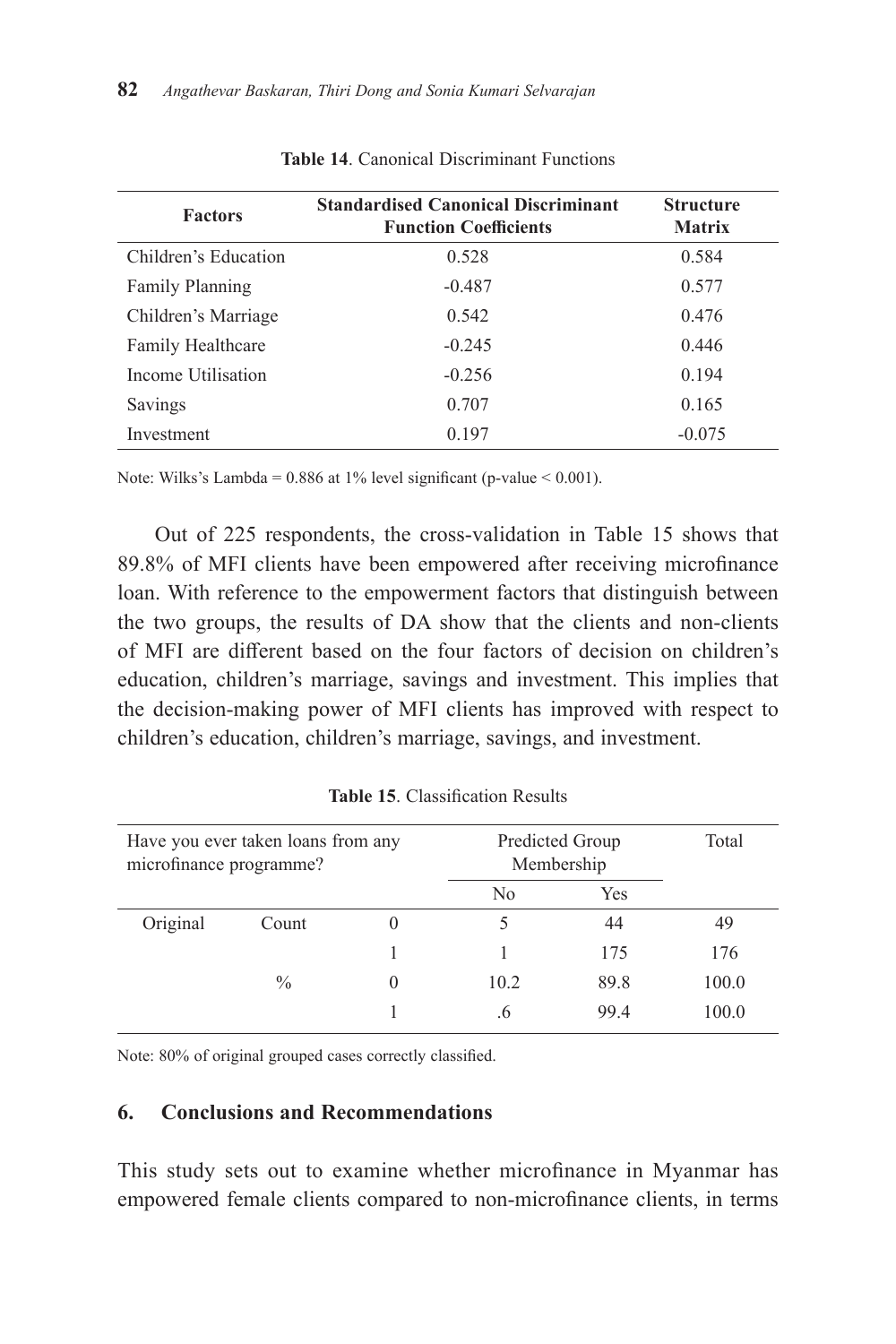of general decision-making (measured by children's education, family planning, children's marriage and health care) and financial decision-making (measured by income utilisation, loan usage, savings and investment); and whether they have gained overall empowerment. The findings show that 89.8% of female microfinance clients have gained significant empowerment overall (general and financial decision-making combined). It is evident that access to microfinance enabled female clients either to start a new business or expand/diversify their existing business, which helped to increase income and savings.

With respect to general decision-making in the family, the women gained significant empowerment with respect to decision-making in children's education, family planning and family healthcare decisions. The women also experienced significant positive empowerment various aspects, namely utilisation of income, loan usage, savings and investments.

With respect to the empowerment factors that distinguish between the two groups of clients and non-clients of microfinance programmes, DA based on four factors (making decisions on children's education, children's marriage, savings and investment) shows that the female clients of microfinance programmes have seen their decision-making power improved across all these four indicators compared to the non-clients.

Based on the findings of this study, the following policy recommendations are proposed:

- The government should actively promote microfinance ecosystem through robust microfinance institutional frameworks, including MFIs, intermediaries (both government and private), and local government agencies.
- The government should promote wider women's participation in microfinance programmes through financial literacy awareness campaigns.
- MFIs should offer a wide range of products and services aimed at promoting women's empowerment.
- MFIs should provide both microcredit and savings services to all female clients.
- MFIs should organise meetings and workshops for female clients with the focus on women's empowerment and meeting the needs of women.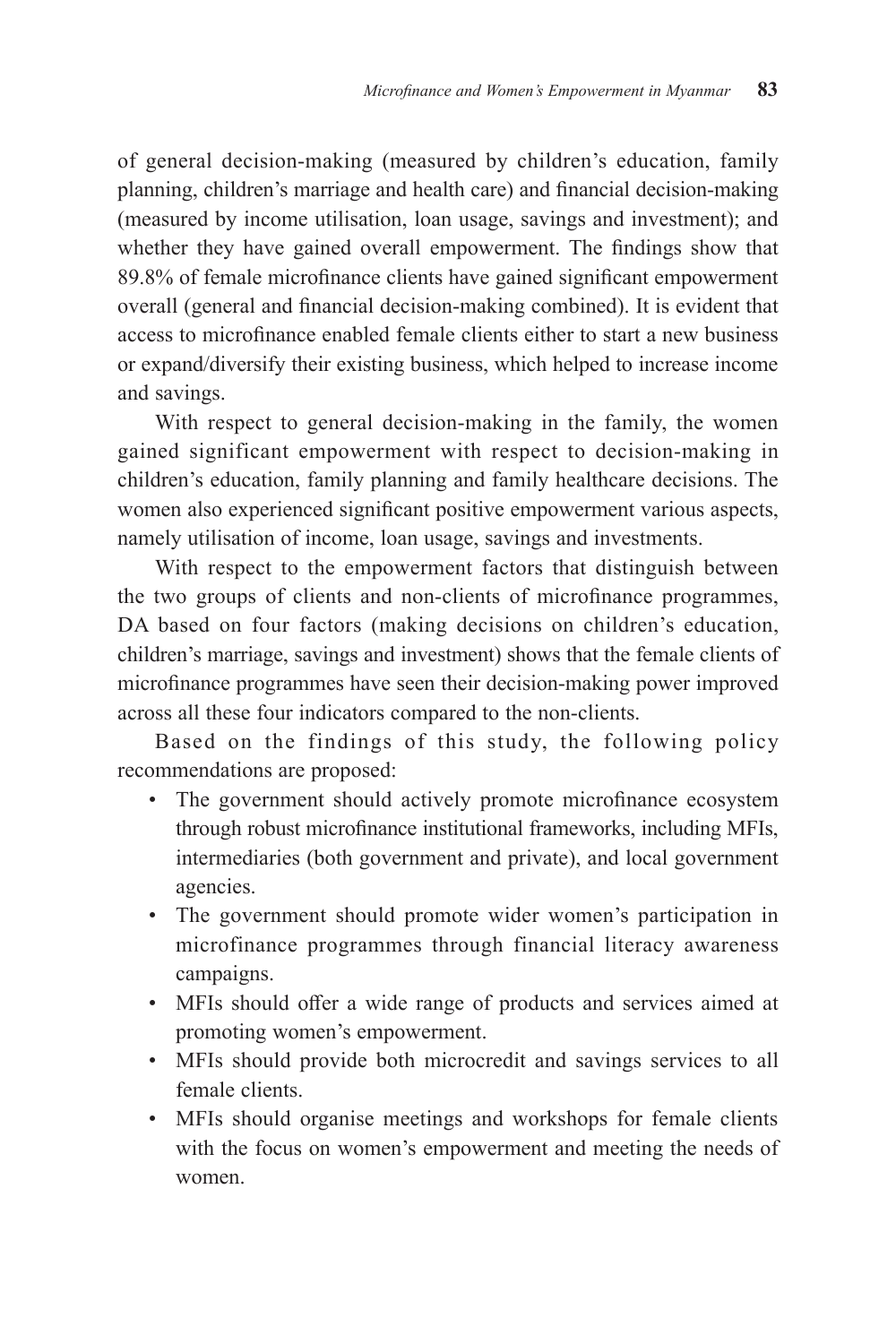• Beyond traditional activities, more vocational and technical training should be offered to female clients of microfinance programmes to enhance their capabilities and thereby enhance their empowerment.

This study also analysed the female clients of PGMF microfinance programmes in Myanmar and found that access to microfinance loans can have significant impact on women's empowerment in terms of overall decision-making power. However, this is just one programme in the country. To draw a robust generalisation, future researchers should examine multiple microfinance programmes in the country and examine empowerment of women in terms of their actual involvement in the income generating activities, ownership of assets and individual investments.

This study is constrained by some limitations as follows. It primarily focused on the female microfinance clients of PGMF, which is the largest microfinance organisation in Myanmar. It uses samples from only one region of Myanmar, namely the Ayeyarwady region. Nevertheless, as the region covered by the study is one of the priority regions for development in the country because of its high poverty prevalence rate, the findings make a major contribution to policy makers both at MFIs and in the government.

In addition, the analysis is unable to make a projection as to what extent microfinance can impact the empowerment level of women, as there might be a primary level of empowerment in the community. The research cannot precisely capture the primary level of empowerment of women who are involved in income generating activities, though the assessment was done amongst clients and non-clients of microfinance programme.

## **Acknowledgement**

This work was supported by the University of Malaya under the Research Fund Assistance (BKP) research grant (Grant Number: BK028-2018).

## **References**

- Alliance for Financial Inclusion (AFI). (2017). *Bridging the Gender Gap: Promoting Women's Financial Inclusion*. Kuala Lumpur: AFI.
- Akhter, J., & Cheng, K. (2020). Sustainable empowerment initiatives among rural women through microcredit borrowings in Bangladesh. *Sustainability*, *12*(6), 2275-2291.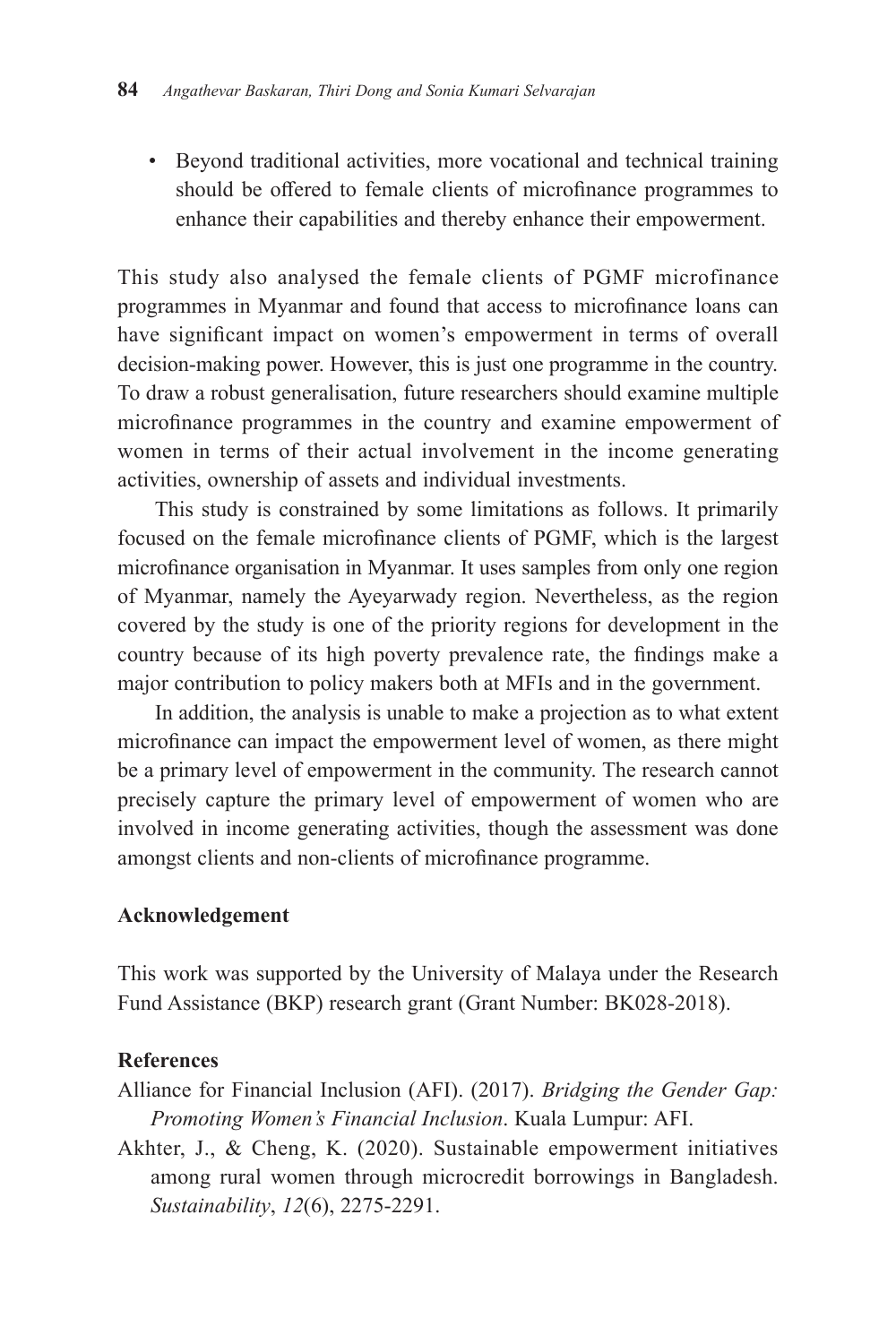- Arghode, V. (2012). Qualitative and quantitative research: Paradigmatic differences. *Global Education Journal*, 2012(4), 7-15.
- Arp, F., Ardisa. A., & Ardisa, A. (2017). Microfinance for poverty alleviation: Do transnational initiatives overlook fundamental questions of competition and intermediation? *Transnational Corporations*, *24*(3), 103-117. https://doi:10.5281/zenodo.1018265.
- Azim, M. I., Sheng, K., & Barut, M. (2017). Combating corruption in a microfinance institution. *Managerial Auditing Journal*, *32*(4/5), 445-462. https://doi.org/10.1108/MAJ-03-2016-1342
- Balogun, A. (2019). Impact of millennium development goals-microfinance scheme (MDGS-MFS) on entrepreneurial development of youths in Federal Capital Territory, Nigeria. *International Journal of Accounting and Finance*, *8*(2), 158-181.
- Banerjee, A., Duflo, E., Glennerster, R., & Kinnan, C. (2015). The miracle of microfinance? Evidence from a randomized evaluation. *American Economic Journal: Applied Economics*, *7*(1), 22-53. http://dx. doi. org/10.1257/app.20130533.
- Brody, C., De Hoop, T., Vojtkova, M., Warnock, R., Dunbar, M., Murthy, P., & Dworkin, S. L. (2015). Economic self‐help group programs for improving women's empowerment: A systematic review. *Campbell Systematic Reviews*, *11*(1), 1-182. https://doi.org/10.4073/csr.2015.19.
- Bendassolli, P. F. (2014). Reconsidering theoretical naïveté in psychological qualitative research. *Social Science Information*, *53*(2), 163-179. https:// doi.org/10.1177/0890334418794666
- Box, G.E. (1949). A general distribution theory for a class of likelihood criteria. *Biometrika*, *36*(3/4), 317-346. https://doi.org/10.1093/ biomet/36.3-4.317.
- Caseau, C. (2005). Oikocredit, or the communication of trust in microfinance. In S. Mor (Eds), *Microfinance and Microentrepreneurship* (pp.15-26). Delhi: Vista International Publishing House.
- Canadian International Development Association (CIDA). (1996). *Guide to Gender-Sensitive Indicators*. Canada: CIDA.
- Chowdhury, T. A., & Somani, S. (2020). Performance evaluation and impact of Grameen Bank on social development and women empowerment in Bangladesh. *International Journal of Social and Administrative Sciences*, *5*(1), 54-73.
- Cull, R., Demirgüç-Kunt, A., & Morduch, J. (2018). The microfinance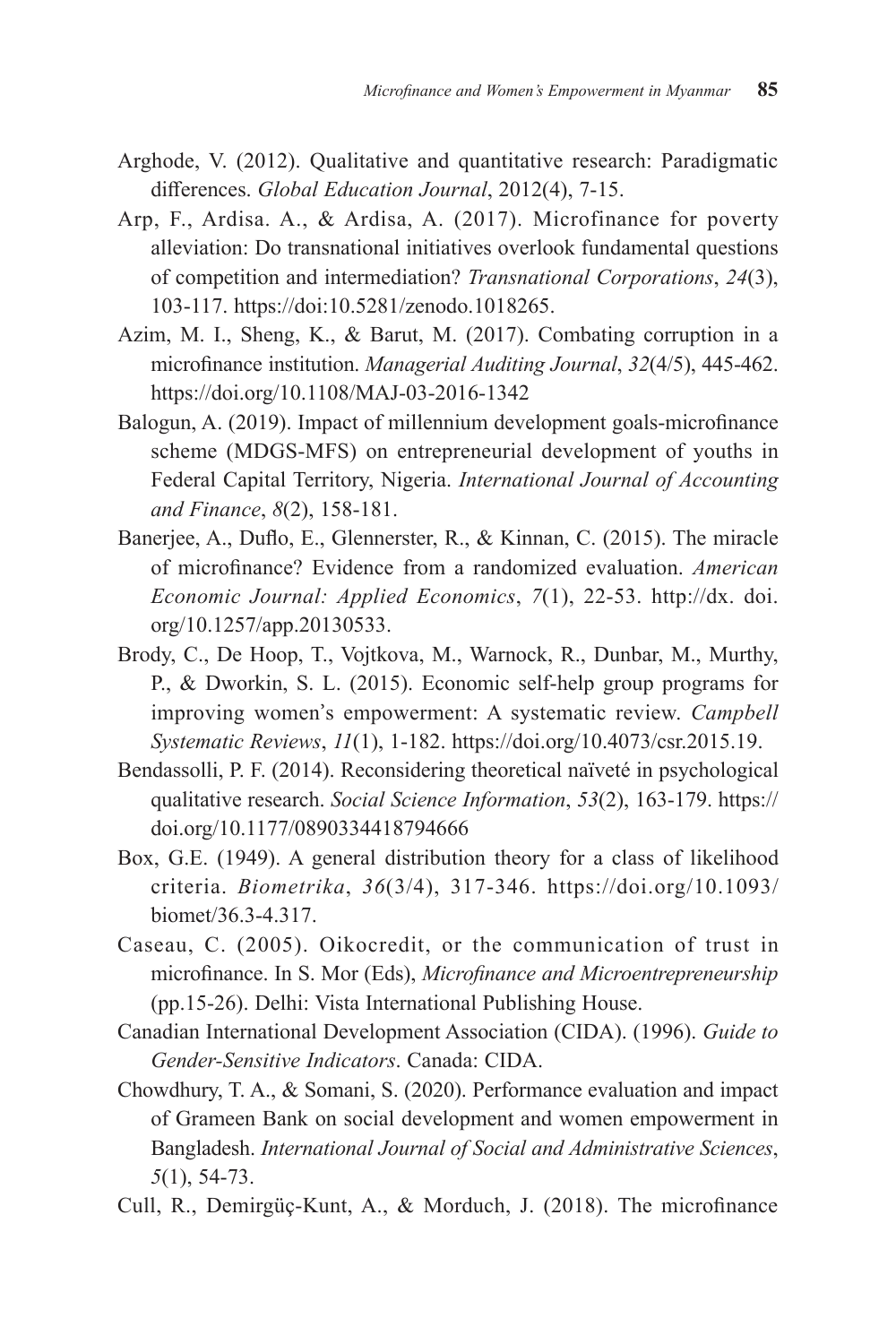business model: Enduring subsidy and modest profit. *The World Bank Economic Review*, *32*(2), 221-244. https://doi.org/10.1093/wber/lhx030.

- De Hoop, T., Van Kempen, L., Linssen, R., & Van Eerdewijk, A. (2014). Women's autonomy and subjective well-being: how gender norms shape the impact of self-help groups in Odisha, India. *Feminist Economics*, *20*(3), 103-135. https://doi.org/10.1080/13545701.2014.893388.
- Department of Population, Ministry of Labour, Immigration and Population. (2015). *The 2014 Myanmar Population and Housing Census*. Myanmar: Department of Population, Ministry of Labour, Immigration and Population.
- Duflo, E. (2012). Women empowerment and economic development. *Journal of Economic literature*, *50*(4), 1051-79. https://doi.org/10.1257/ jel.50.4.1051
- Garikipati, S., Johnson, S., Guérin, I., & Szafarz, A. (2017). Microfinance and gender: Issues, challenges and the road ahead. *The Journal of Development Studies*, *53*(5), 641-648. https://doi.org/10.1080/0022038 8.2016.1205736.
- Golla, A. M., Malhotra. A., Nanda, P., & Mehra, R. (2011). *Definition, Framework and Indicators*. Washington DC: International Center for Research on Women.
- Hair, J. F., Black, W. C., Babin, B. J., & Anderson, R. E. (2010). *Multivariate Data Analysis: A Global Perspective*. Upper Saddle River, New Jersey: Prentice-Hall.
- Hair, Jr. J. F., Sarstedt, M., Hopkins, L., & Kuppelwieser, V. G. (2014). Partial least squares structural equation modeling (PLS-SEM). *European Business Review*, *26*(2), 106-121. https://doi.org/10.1108/EBR-10-2013- 0128.
- Hashemi, M. S., Schuler, R. S., & Riley, P. A. (1996). Rural credit programmes and women empowerment in Bangladesh. *World Development Journal*, *24*(4), 635-653. http://doi.org/0305-750X(95)00159-A.
- Hoe, S. L. (2008). Issues and procedures in adopting structural equation modelling technique. *Journal of Applied Quantitative Methods, 3*(1): 76-83.
- Huis, M, A., Hansen, N., Otten, S., & Lensink, R. (2017). A threedimensional model of women's empowerment: Implications in the field of microfinance and future directions. *Frontiers in Psychology*, *8*(1678), 1-14. https://doi.org/10.3389/fpsyg.2017.01678.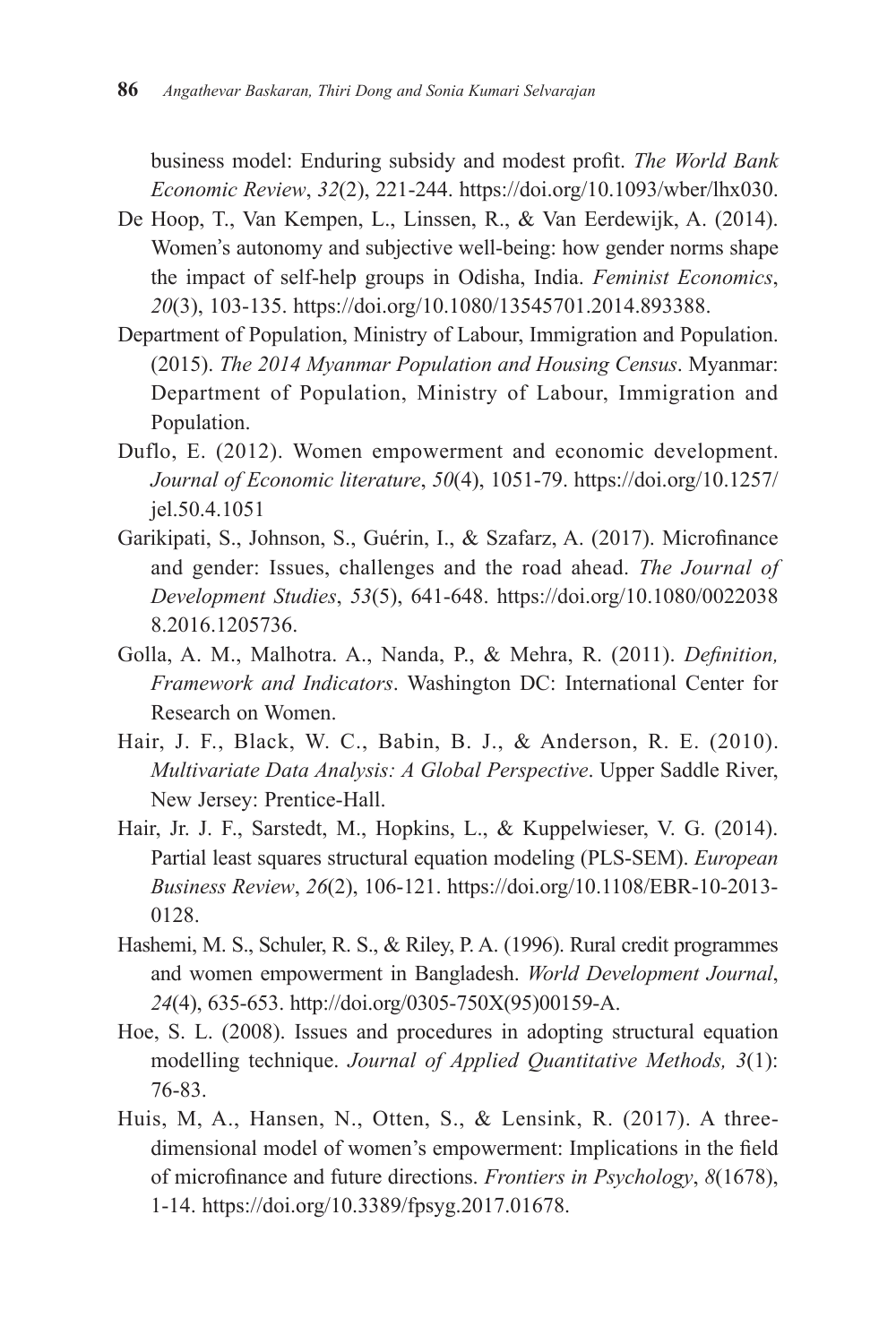- Huis, M., Lensink, R., Vu, N., & Hansen, N. (2019). Impacts of the Gender and Entrepreneurship Together Ahead (GET Ahead) training on empowerment of female microfinance borrowers in Northern Vietnam. *World Development*, *120*, 46-61. https://doi.org/10.1016/j. worlddev.2019.04.001.
- Hulme, D., & Mosley, P. (1996). *Finance Against Poverty* (Vol. 1). London: Routledge.
- Jejeebhoy, S. J. (1995). *Women's Education, Autonomy, and Reproductive Behaviour: Experience from Developing Countries.* Oxford: International Studies in Demography: Clarendon Press.
- Kabeer, N. (2001). Conflicts over credit: re-evaluating the empowerment potential of loans to women in rural Bangladesh. *World Development*, *29*(1), 63-84. https://doi.org/ 10.1016/S0305-750X(00)00081-4.
- Karlan, D., & Zinman, J. (2010). Expanding credit access: Using randomized supply decisions to estimate the impacts. *The Review of Financial Studies*, *23*(1), 433-464. https://doi.org/10.1093/rfs/hhp092.
- Khan, S. N. (2014). Qualitative research method: Grounded theory. *International Journal of Business and Management*, *9*(11), 224-233. https://doi.org/ 10.5539/ijbm. v9n11p224.
- Kishor, S. (2000), Empowerment of women in Egypt and links to the survival and health of their infants. In H. Presser & G. Sen (Eds.), *Women's Empowerment and Demographic Processes: Moving Beyond Cairo* (pp. 35-68). New York: Oxford University Press.
- Lamichhane, B. D. (2020). Microfinance for women empowerment: A review of best practices. *Interdisciplinary Journal of Management and Social Sciences*, *1*(1), 13-25. https://doi.org/10.3126/ijmss.v1i1.34504.
- Leach, F., & Sitaram, S. (2002). Microfinance and women's empowerment: A lesson from India. *Development in Practice*, *12*(5), 575-588. https:// doi.org/10.1080/0961452022000017597.
- Lhing, N., Shinkai, S., Hotta, K., & Nanseki, T. (2010). The effects of the PACT microfinance programme in the Dry Zone Area of Central Myanmar. *Journal of the Faculty of Agriculture*, *55*(1), 173-180. https:// doi.org/10.5109/17820.
- Littlefield, E., Morduch, J., & Hashemi S. (2003). Is microfinance an effective strategy to reach the Millennium Development Goals? *Focus Note*, *24*(2003), 1-11.
- Mason, K. O., & Taj, A. M. (1987). Differences between women's and men's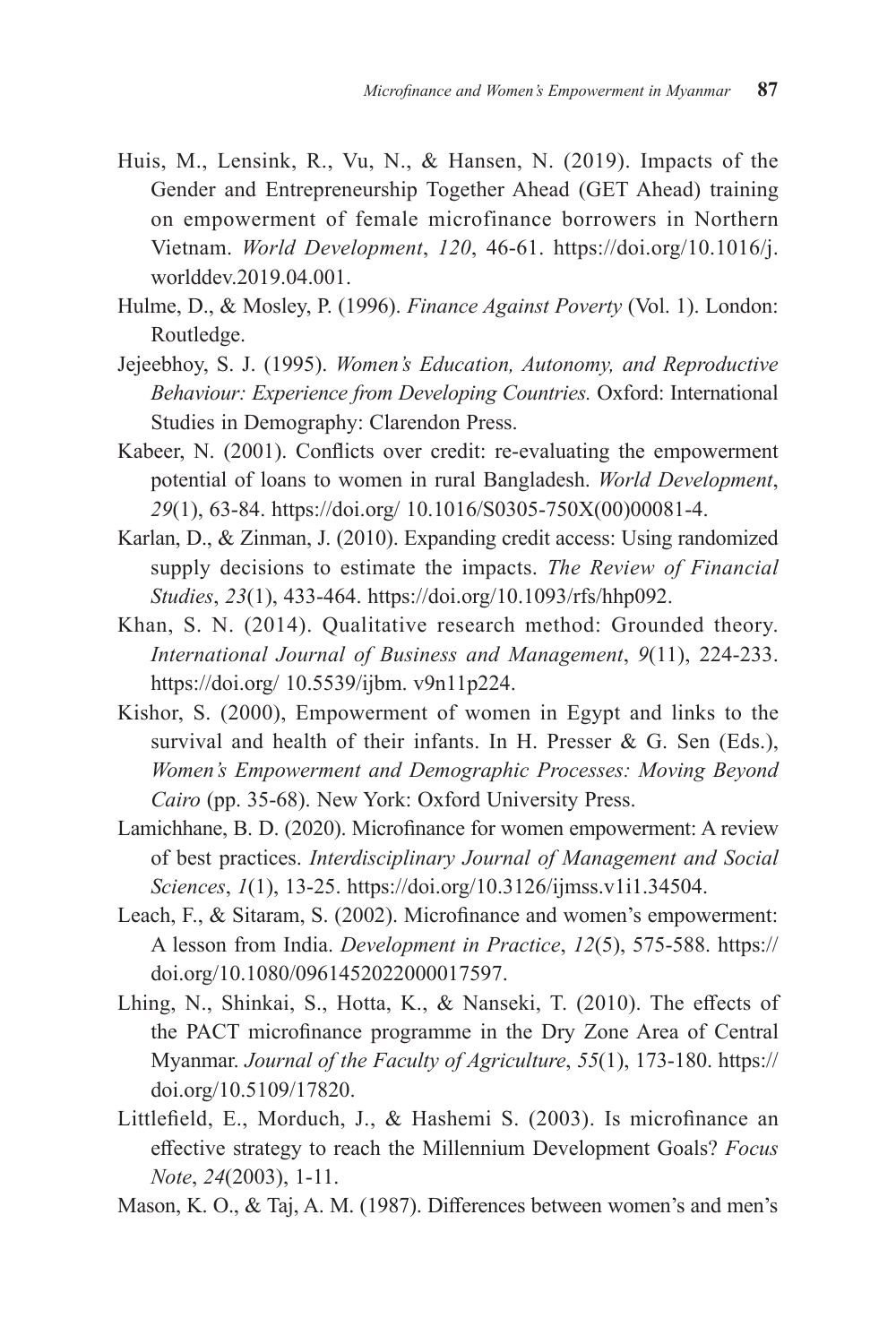reproductive goals in developing countries. *Population and Development Review*, *13*(4), 611-638. https://doi.org/ 29788811.

- Malhotra, A., Schuler, S. R., & Boender, C. (2002). *Measuring women's empowerment as a variable in international development*. Retrieved from https://www.ssatp.org/sites/ssatp/files/publications/HTML/Gender-RG.
- Mayoux, L. (1998). Women's empowerment and micro-finance programmes: strategies for increasing impact. *Development in Practice*, *8*(2), 235-241. https://doi.org/ 10.1080/09614529853873.
- Mayoux, L. (2001). Tackling the downside: Social capital, women's empowerment and micro-finance in Cameroon. *Development and Change*, *32*(3), 435-464. https://doi.org/10.1111/1467-7660.00212.
- Moustakas, C. (1994). Phenomenological Research Methods. California: Sage Publications.
- Nasrin, S., Baskaran, A., and Rasiah, R. (2016). Microfinance and savings among the poor: Evidence from Bangladesh microfinance sector. *Quality & Quantity*, *51*(4): 1435–1448. https://doi.org/10.1007/s11135-016-0342- 1.
- Nasrin, S. (2018). Poverty, empowerment and women: A study on female garments workers in Bangladesh. PhD Thesis, University of Malaya, Kuala Lumpur, Malaysia.
- Onyuma, S. O., & Shem, A. O. (2005). Myths of microfinance as a Panacea for poverty eradication and women empowerment. *Savings and Development*, *12*(1), 199-222. https://www.jstor.org/stable/25830894.
- Oxaal, Z., & Baden, S. (1997). Gender and empowerment: Definitions, approaches and implications for policy (Bridge Working Paper No. 40). Retrieved from Institute of Development Studies, Brighton England.
- Otero, M. (1999). Bringing development back, into microfinance. *Journal of Microfinance*, *1*(1), 8-19. https://doi.org/10.1007/s10551.
- Rahman, M. M., Khanam, R., & Nghiem, S. (2017). The effects of microfinance on women's empowerment: New evidence from Bangladesh. *International Journal of Social Economics*, *44*(12), 1745- 1757. https://doi.org/10.1108/IJSE-02-2016-0070.
- Rehman, H., Moazzam, D. A., & Ansari, N. (2020). Role of microfinance institutions in women empowerment: A case study of Akhuwat, Pakistan. *South Asian Studies*, *30*(1). 107 – 125.
- Ringkvist, J. (2013). Women's empowerment through microfinance: A case study on Burma. (PhD Thesis). Lund University, Sweden.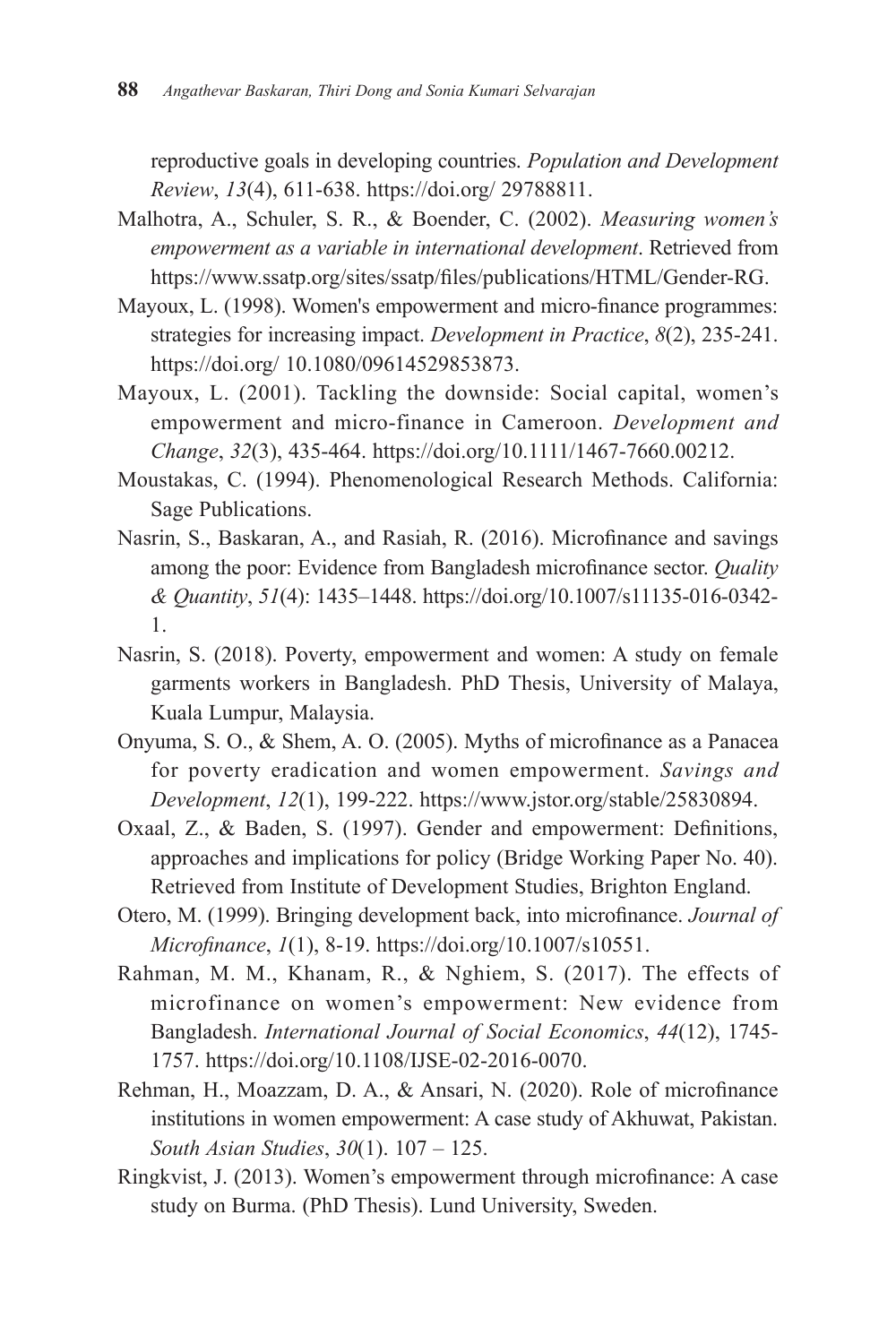- Robinson, M. S. (2001). *The Microfinance Revolution: Sustainable Finance for the Poor*. Washington DC: The World Bank.
- Schuler, S.R., & Hashemi, S. M. (1993). Defining and studying empowerment of women: A research note from Bangladesh. *JSI Research & Training Institute*, *14*(2), 14-21.
- Schuler, S. R., Hashemi, S. M., Cullum, A., & Hassan M. (1996). The advent of family planning as a social norm in Bangladesh: women's experiences. *Reproductive Health Matters*, *4*(7), 66-78. https://doi. org/10.1016/S0968-8080(96)90007-5.
- Sen, A. (2001). Development as Freedom. Oxford: Oxford University Press.
- Simanowitz, A., & Brody A. (2004). Realising the potential of microfinance. *Insights*, *51*(1): 1-2. https://doi.org/10.1007/s11135-016-0317-2.
- Sinha, S. (1998). Microcredit: Introduction and review. *IDS Bulletin*, *29*(4), 1-9. https://doi.org/10.1111/j.1759-5436.1998.mp29004008.x.
- Stromquist, N. P. (1995). The theoretical and practical bases for empowerment. In C. Medel-Anonuevo (Eds.), *Women, Education and Empowerment: Pathways Towards Autonomy* (pp. 13-22). Hamburg: UNESCO.
- Swain, R. B., & Wallentin, F. Y. (2009). Does microfinance empower women? Evidence from self‐help groups in India. *International Review of Applied Economics*, *23*(5), 541-556. https://doi.org/10.1080/02692170903007540.
- Thanh, L. B., Morales, L., & Andreosso‐o'Callaghan, B. (2020). The role of microfinance in women empowerment: Global sustainable perspectives in the case of Vietnam. *Sustainable Development and Energy Transition in Europe and Asia*, *9*, 1-21. https://doi.org/10.1002/9781119705222.ch1.
- Turnell, S. (2009). *Fiery Dragons: Banks, Moneylenders and Microfinance in Burma*. Denmark: NIAS Press.
- United Nations. (2015). The World's Women 2015 [Web page]. Retrieved from https://unstats.un.org/unsd/gender/worldswomen.html.
- United Nations Capital Development Fund (UNCDF). (2015). *ASEAN for What? Financial Inclusion*. Myanmar: United Nations.
- United Nations Development Programme. (1995). *Human Development Report*. United States: Oxford University Press.
- United Nations Development Programme. (2011). Integrated households living condition assessment-ii in Myanmar: poverty profile. Retrieved from https://www.mm.undp.org/content/myanmar/en/home/library/ poverty/publication\_1.html.